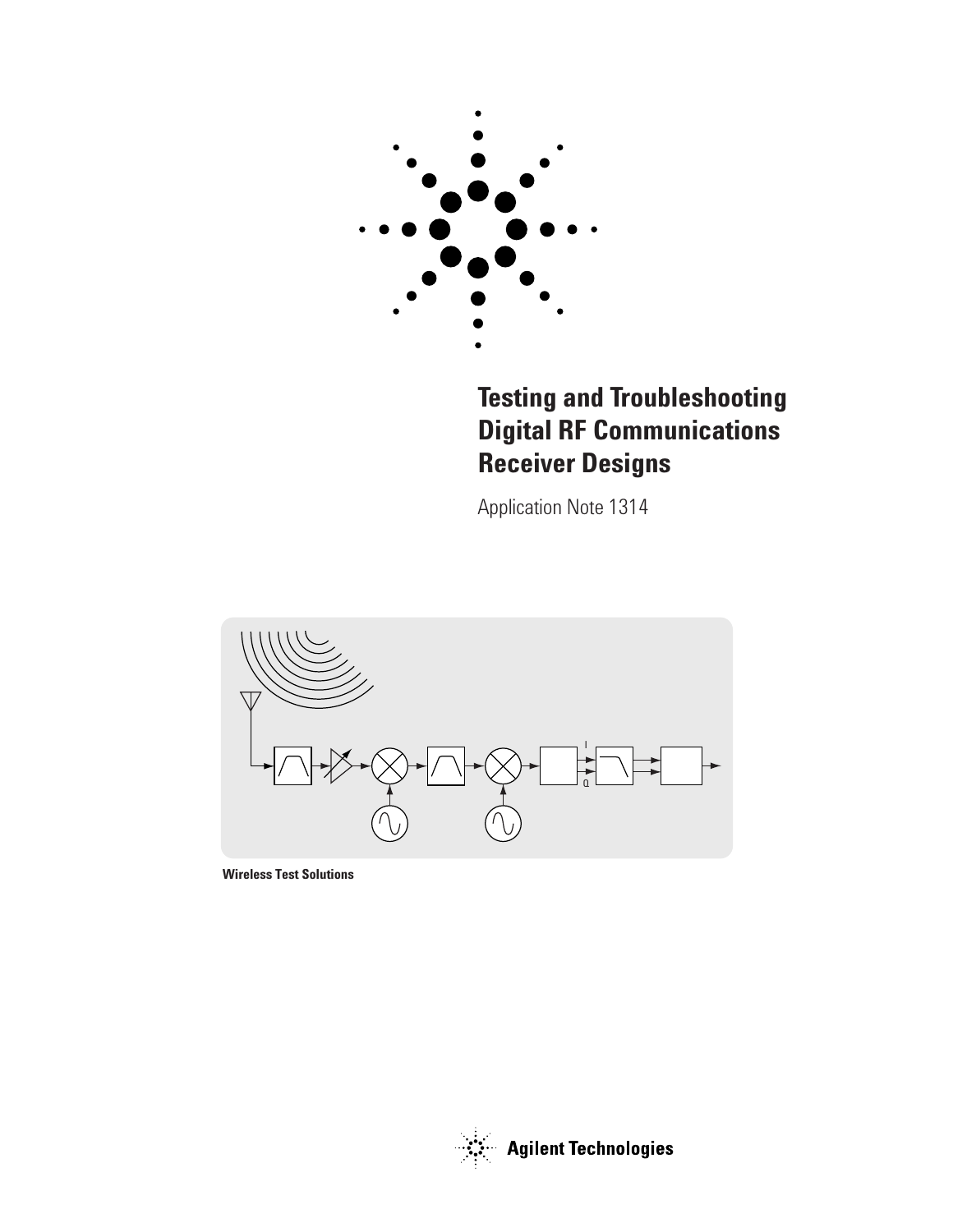# **Table of Contents**

| Page |                                                                                |
|------|--------------------------------------------------------------------------------|
| 1    | <b>Introduction</b>                                                            |
| 2    | 1. Digital Radio Communications Systems                                        |
| 3    | 1.1 Digital Radio Transmitter                                                  |
| 3    | 1.2 Digital Radio Receiver                                                     |
| 3    | 1.2.1 I/O Demodulator Receiver                                                 |
| 4    | 1.2.2 Sampled IF Receiver                                                      |
| 4    | 1.2.3 Automatic Gain Control (AGC)                                             |
| 5    | 1.3 Filtering in Digital RF Communications Systems                             |
| 6    | <b>Receiver Performance Verification</b><br>$2_{\cdot}$<br><b>Measurements</b> |
| 6    | 2.1 General Approach to Making Measurements                                    |
| 7    | 2.2 Measuring Bit Error Rate (BER)                                             |
| 8    | 2.3 In-Channel Testing                                                         |
| 8    | 2.3.1 Measuring Sensitivity at a Specified BER                                 |
| 9    | 2.3.2 Verifying Co-Channel Rejection                                           |
| 9    | 2.4 Out-of-Channel Testing                                                     |
| 9    | 2.4.1 Verifying Spurious Immunity                                              |
| 10   | 2.4.2 Verifying Intermodulation Immunity                                       |
| 11   | 2.4.3 Measuring Adjacent and Alternate Channel<br>Selectivity                  |
| 14   | 2.5 Fading Tests                                                               |

14 2.6 Best Practices in Conducting Receiver Performance

Tests

# Page

| 15 | 3. Troubleshooting Receiver Designs                                              |
|----|----------------------------------------------------------------------------------|
| 15 | 3.1 Troubleshooting Steps                                                        |
| 15 | 3.2 Signal Impairments and Ways to Detect Them                                   |
| 16 | 3.2.1 I/Q Impairments                                                            |
| 17 | 3.2.2 Interfering Tone or Spur                                                   |
| 17 | 3.2.3 Incorrect Symbol Rate                                                      |
| 18 | 3.2.4 Baseband Filtering Problems                                                |
| 19 | 3.2.5 IF Filter Tilt or Ripple                                                   |
| 19 | 3.3 Table of Impairments Versus Parameters Affected                              |
| 20 | 4. Summary                                                                       |
| 20 | 5. Appendix: From Bit Error Rate (BER) to<br><b>Error Vector Magnitude (EVM)</b> |
| 22 | <b>6. Symbols and Acronyms</b>                                                   |
| 23 | <b>7. References</b>                                                             |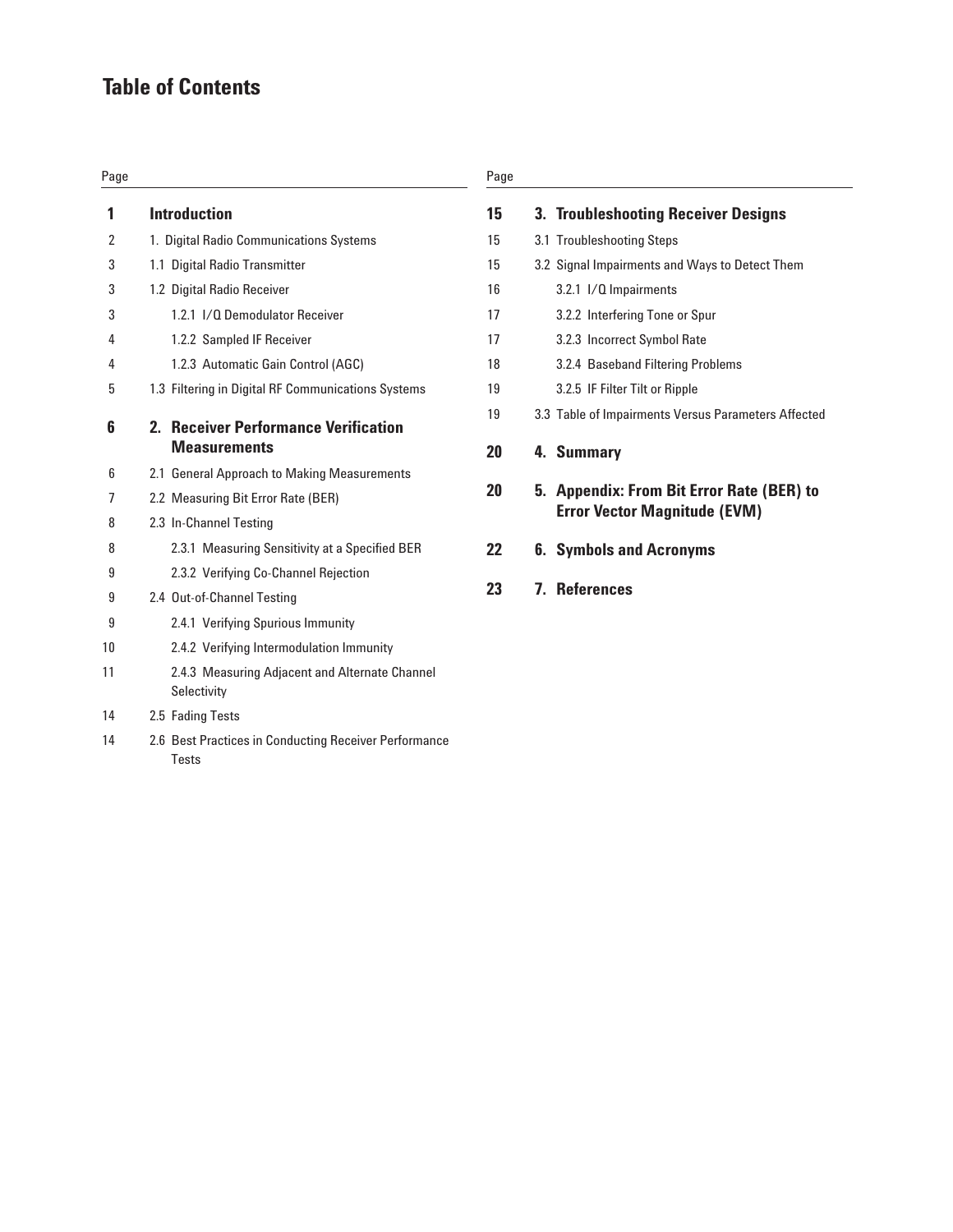# **Introduction**

This application note presents the fundamental measurement principles involved in testing and troubleshooting digital RF communications receivers particularly those used in digital RF cellular systems. Measurement setups are explained for the various receiver tests, and troubleshooting tips are given.

The demand for ubiquitous wireless communications is challenging the physical limitations of current wireless communications systems. Wireless systems must operate in a very limited area of the radio spectrum and not interfere with other systems. The maturing wireless markets are becoming much more competitive, and product cycle times are now measured in months instead of years. Consequently, network equipment manufacturers must produce wireless systems that can be quickly deployed and provide bandwidth-efficient communications.

Digital modulation has several advantages over analog modulation. These include bandwidth efficiency, superior immunity to noise, low power consumption, privacy, and compatibility with digital data services. These advantages, coupled with advances in digital signal processing and in analog-to-digital conversion, have spawned the current migration to digital RF communications formats.

Digital RF communications systems use complex techniques to transmit and receive digitally modulated signals through the radio channel. These complexities challenge designers in the isolation of system problems. Signal impairments can be traced back to a component, device, or subsystem of the digital RF communications system. Successful receiver design depends on the ability to locate sources of error.

The digital radio receiver must extract highly variable RF signals in the presence of interference and transform these signals into close facsimiles of the original baseband information. Several tests verify receiver performance in the presence of interfering signals. These performance verification tests are categorized as either in-channel or out-of-channel measurements.

This application note includes:

- A block diagram of a digital radio communications system.
- Common receiver designs.
- In-channel tests, including sensitivity and co-channel immunity.
- Out-of-channel tests, including spurious and intermodulation immunity and adjacent and alternate channel selectivity.
- Best practices in the receiver performance tests.
- Troubleshooting techniques for receiver designs.
- An appendix that relates Bit Error Rate (BER) to Error Vector Magnitude (EVM).

The setups required to perform the receiver performance tests are included in this application note along with descriptions of potential errors in the measurement process. Troubleshooting techniques applicable to the design of digital radio receivers are also provided.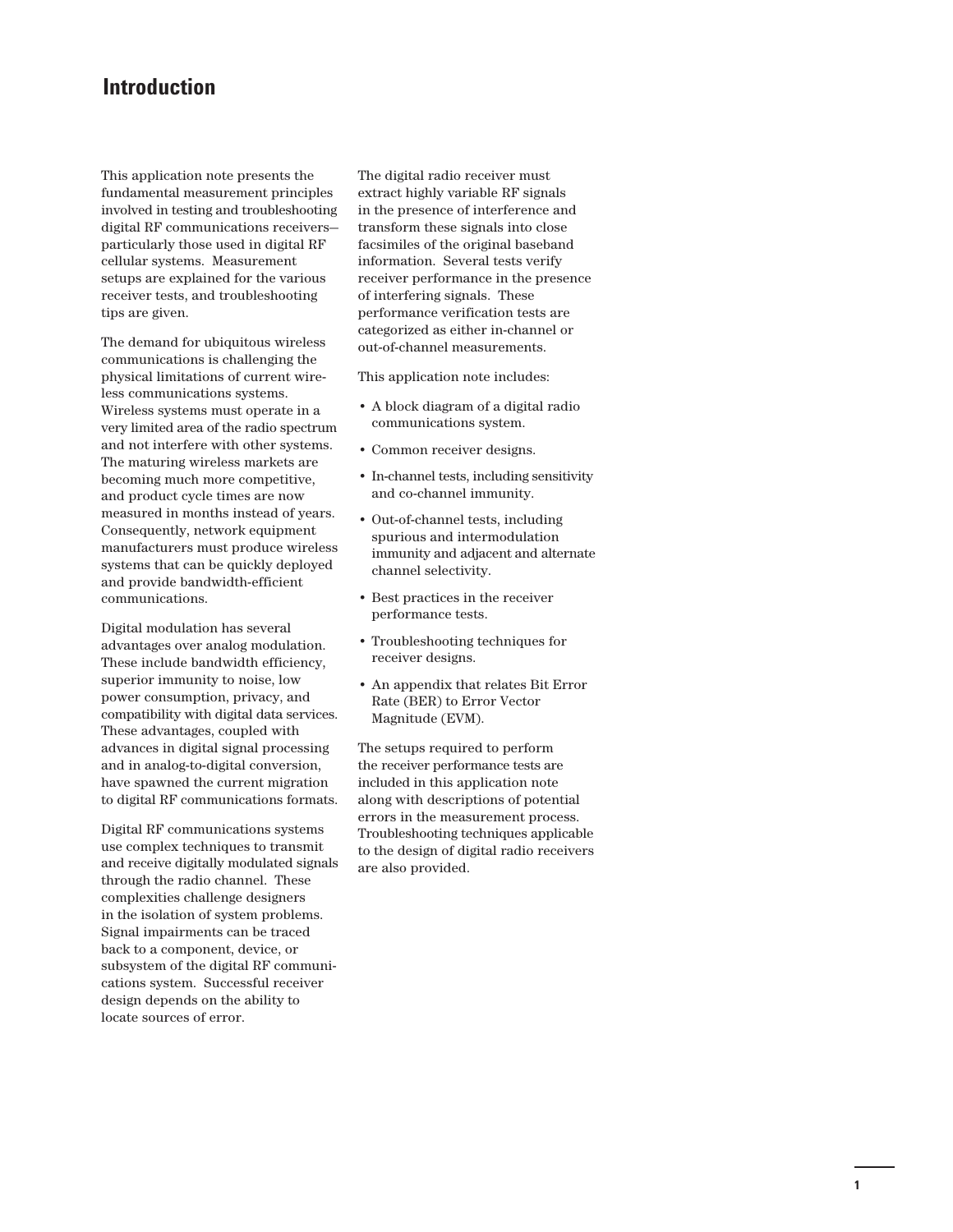# **1. Digital Radio Communications Systems**

The digital radio signal experiences many transformations in its migration from a baseband signal at the transmitter to its replication at the receiver. A rudimentary block diagram of a digital radio communications system **(Figure 1)** reveals the transformation process the signal undergoes from origination to reception.

The system-level diagram in Figure 1 displays the symmetry of the digital radio. To a certain degree, the receiver can be considered a reverse implementation of the transmitter.

Consequently, the measurement challenges are similar for both parts of the digital radio system. However, unique problems exist at various locations in the system. For example, the receiver must detect weak signals in the presence of noise and is therefore tested with very low level signals. The transmitter must not interfere with other radio systems and is consequently tested for the amount of interference it produces in the nearby frequency channels.

Certain parts of the digital radio may be implemented in a Digital Signal Processor (DSP), an Application-Specific Integrated Circuit (ASIC), or a Digital Down Converter (DDC). The DSP, ASIC, or DDC has different levels of involvement in the various digital radio designs. Sometimes it is difficult to distinguish those problems originating in the digital portion of the radio from those originating in the analog portion. This application note describes how to isolate and clarify sources of error in digital radio receiver tests and designs.



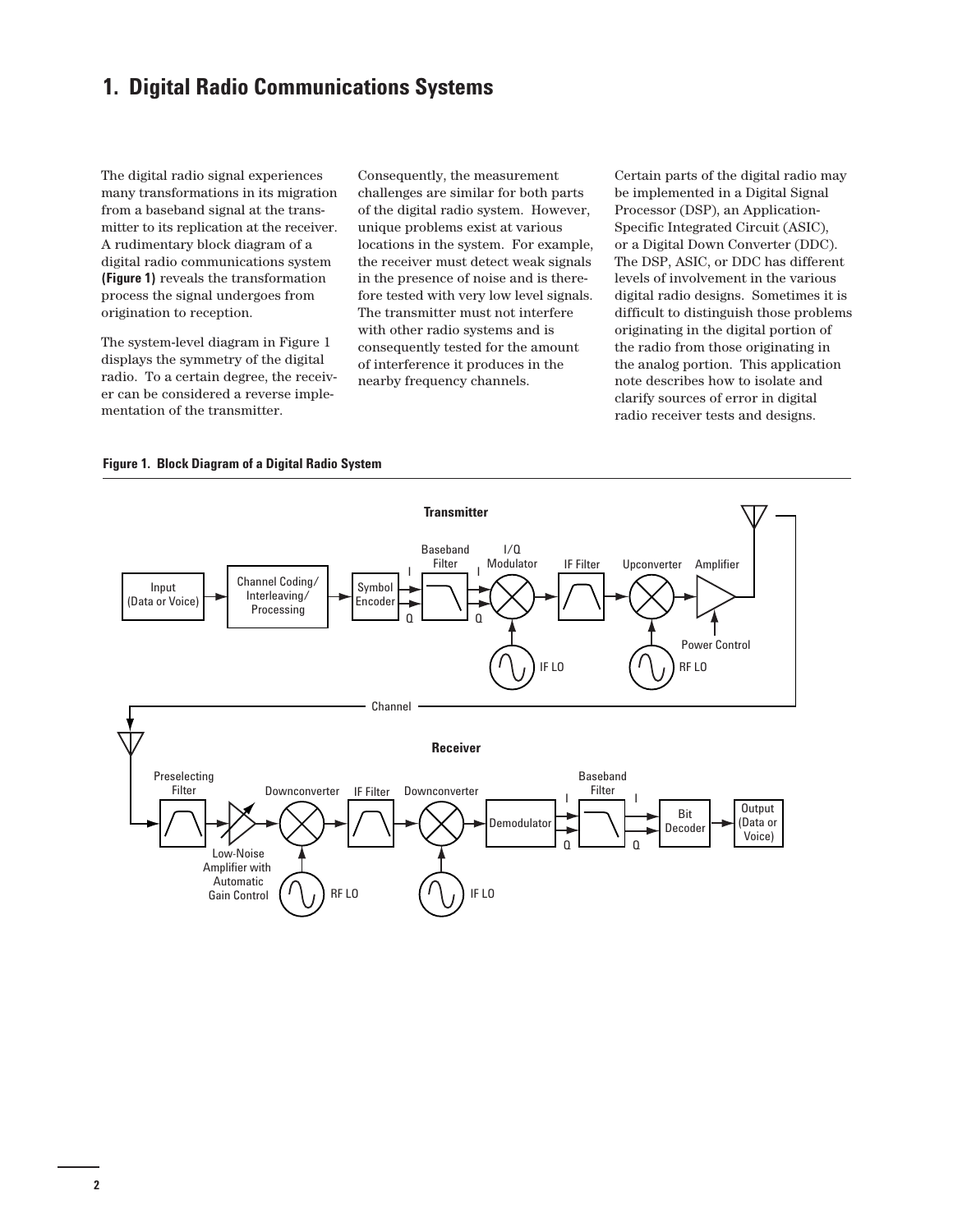# **1.1 Digital Radio Transmitter**

The digital radio transmitter **(Figure 1)** accepts a baseband waveform and translates that signal into a waveform that it can effectively transmit through the channel. Before the transformation from baseband to a Radio Frequency (RF) channel, the waveform is digitized to utilize the advantages of digital modulation. Coding is applied to the signal to more efficiently use the available bandwidth and to minimize the effects of noise and interference that will be introduced by the channel. The coded signal is filtered, modulated, and changed back to an analog waveform that is converted to the desired frequency of transmission. Finally, the RF signal is filtered and amplified before it is transmitted from the antenna. A more detailed description of digital transmitters can be found in the companion Agilent Technologies application note, *Testing and Troubleshooting Digital RF Communications Transmitter Designs (Ref. 1, pg. 23)*.

# **1.2 Digital Radio Receiver**

The digital radio receiver **(Figure 2)** can be implemented several ways, but certain components exist in all receivers. The receiver must extract the RF signal in the presence of potential interference. Consequently, a preselecting filter is the first component of the receiver, and it attenuates out-of-band signals received by the antenna. A Low-Noise Amplifier (LNA) boosts the desired signal level while minimally adding to the noise of the radio signal. A mixer downconverts the RF signal to a lower Intermediate Frequency (IF) by mixing the RF signal with a Local Oscillator (LO) signal. The IF filter attenuates unwanted frequency components generated by the mixer and signals from adjacent frequency channels. After the IF filter, the variations in receiver design manifest themselves.

Of the many different ways to implement a digital radio receiver, most designs fall into two basic categories: I/Q demodulation and sampled IF.

### **1.2.1 I/Q Demodulator Receiver**

I/Q demodulation implemented with analog hardware is a commonly used digital radio receiver design. The function of the analog I/Q demodulator **(Figure 3)** is to recover the baseband I and Q symbols.

After downconversion to the IF, the signal is separated into two distinct paths. To convert to baseband, each path is mixed with an LO whose frequency equals the IF frequency. The upper-path signal (I) is simply mixed with the LO and then filtered. In the lower path, a 90° phase shift is introduced in the mixing signal. This lower-path signal (Q) is converted to baseband by mixing with the phaseshifted LO signal, and then filtered. This process produces the in-phase (I) and out-of-phase (Q) baseband components of the data stream. For a detailed explanation of I/Q modulation, consult *(Ref. 2, pg. 23)*.

**Figure 2. Receiver Block Diagram** 





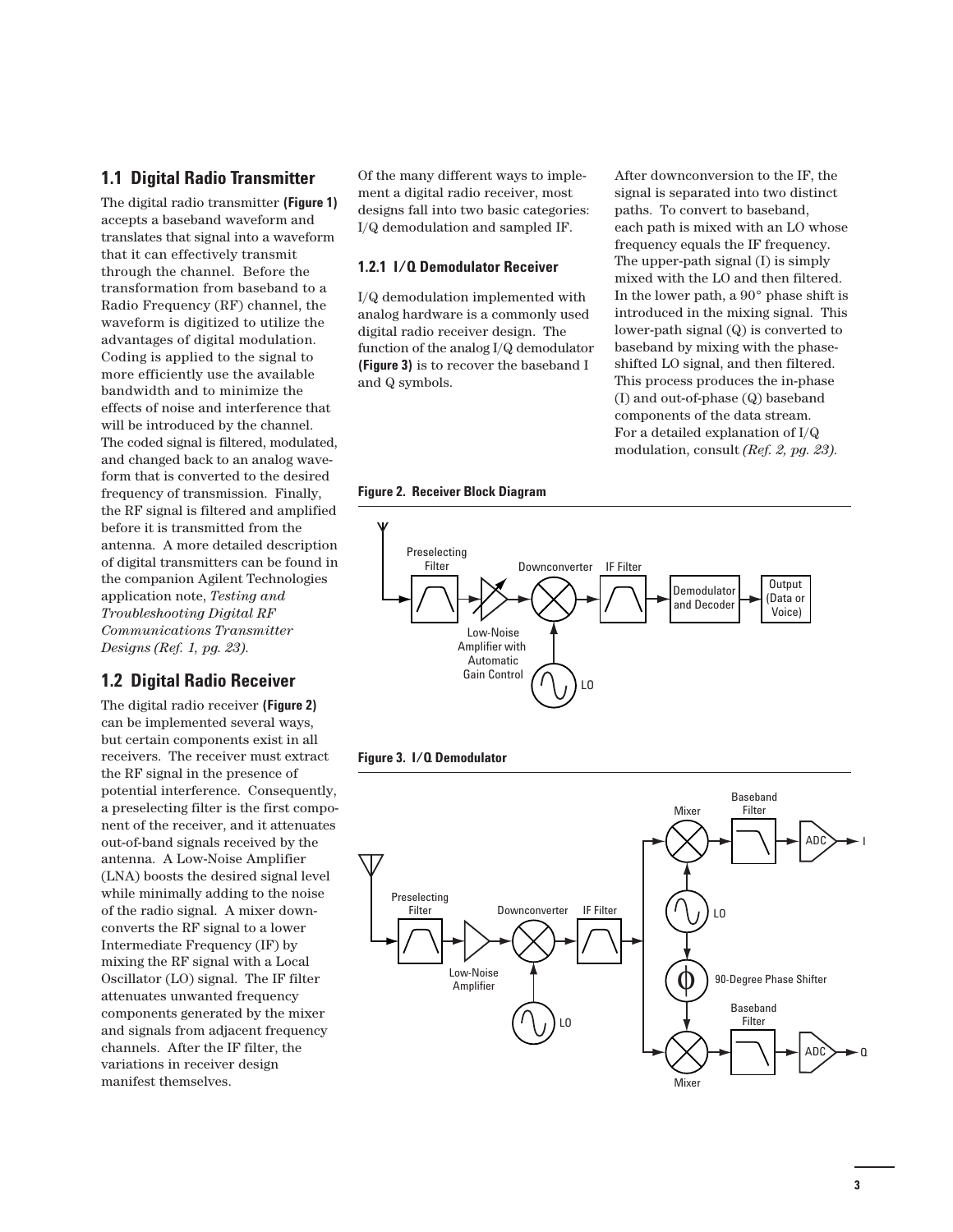Although the I/Q demodulator receiver is a popular design, it has potential problems. Unequal gain in the I and Q paths and/or a relative phase shift other than 90° (quadrature error) will cause image suppression problems in the baseband mixers. I/Q demodulators inherently produce a spurious response at DC (that is, in the center of the passband) regardless of the input frequency. As a result, I/Q demodulators are most commonly used in single-channel base station receivers that have a separate receiver for each frequency channel, rather than in multi-channel base station receivers that use a single, widebandwidth receiver for the entire band of frequencies.

The I and Q data streams are sampled by Analog-to-Digital Converters (ADCs). This allows filtering and signal corrections to be performed with digital signal processing. Baseband filtering by a DSP, ASIC, or DDC removes many of the problems associated with analog filter implementations (for example, phase and group delay problems) and provides filter characteristics closer to ideal than those of analog filters. Baseband filtering, whether it is analog or digital, is better behaved than IF filtering.

#### **1.2.2 Sampled IF Receiver**

To decrease analog hardware complexity, the digitally modulated signal can be sampled earlier in the signal path, which increases the digital or software complexity of the receiver design. The sampled IF receiver converts the analog signal to a digital data stream earlier than the I/Q demodulator does **(Figure 4)**.

In this receiver, the IF signal is digitized. The sampled data stream from the ADC is *digitally* demodulated into its I and Q components, and the original signal is reconstructed.

This type of receiver is becoming more popular because of advances in ADCs and DSPs. The sampled IF receiver design requires less analog hardware than the I/Q demodulator type and does not split the analog signal into two paths. The I/Q demodulation is actually performed in a DSP, ASIC or DDC. Digital I/Q demodulation avoids phase and amplitude imbalance between I and Q signals. The trade off is more digital signal processing and power-hungry ADCs fast enough to capture all the information in the analog signal (two factors that reduce battery life in mobile phones). As with the I/Q demodulator, the sampled IF receiver requires a downconverter that does not degrade the incoming signal.

#### **1.2.3 Automatic Gain Control (AGC)**

AGC is used in digital radio receivers to handle the wide range of signal levels encountered at the receiving antenna. AGC compresses the signal range by reducing the gain of the IF, and sometimes the RF, stages as the signal level increases. A strong RF signal can overdrive the mixer and cause excessive signal distortion. The receiver must also process weak RF signals in the presence of noise. Therefore, the RF portion of the receiver may incorporate AGC to process the full range of signal levels presented to it. Used in the IF stage, AGC can prevent overload and maintain a reasonably constant signal input to the demodulator stage. For all applications, the AGC circuitry must maintain allowable levels of signal distortion over a broad range of power levels. Also, the AGC should respond quickly to signal level changes as it processes signals over its entire dynamic range.

#### **Figure 4. Sampled IF Receiver**

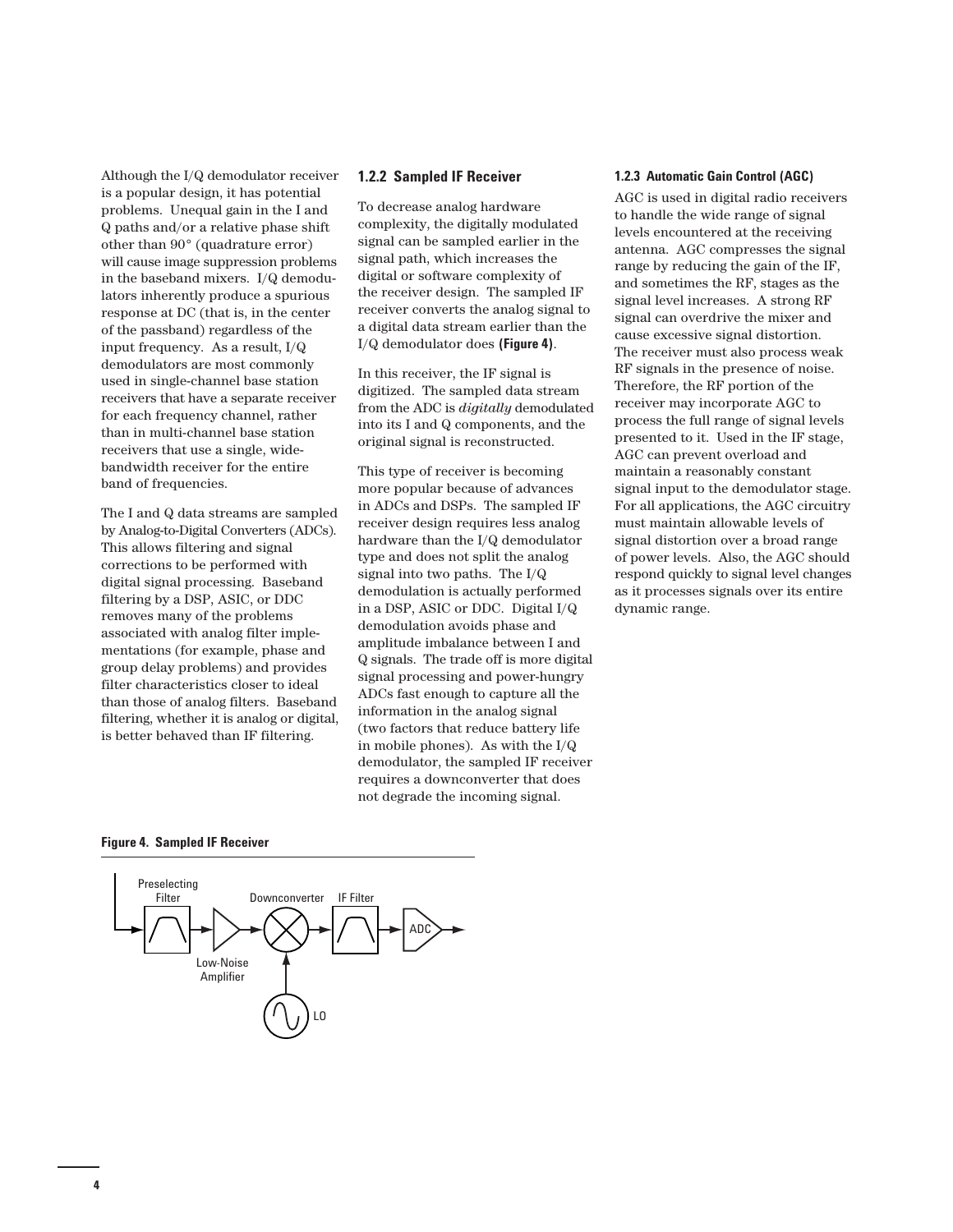## **1.3 Filtering in Digital RF Communications Systems**

Distortion-free transmission of the digital I and Q signals theoretically requires infinite bandwidth. An infinite-bandwidth RF communications system would interfere with other systems and would not provide efficient use of radio spectrum. Filtering narrows the bandwidth of RF systems, but it also slows down signal transitions.

Baseband filtering rounds off the rapid transitions in the transmitted data, but this can cause Inter-Symbol Interference (ISI). A Nyquist filter, which is a type of raised-cosine filter, minimizes ISI by forcing the filter's impulse response to zero at the symbol points (except at the center of the filter). Thus, the time response of the Nyquist filter **(Figure 5)** goes through zero with a period that exactly corresponds to the symbol spacing. Adjacent symbols do not interfere with each other at the symbol times because the response equals zero at all symbol times except the desired one.

The sharpness of a raised-cosine filter is described by its alpha  $(\alpha)$ and quantifies the occupied bandwidth of the signal. An ideal ("brick wall") filter would have an alpha of zero. Typical alpha values range from 0.35 to 0.5. Filter alphas also affect transmitted power. A low alpha value results in low occupied bandwidth but requires high peak transmit power. Consequently, the filter alpha must be carefully chosen to achieve a balance between spectral occupancy and required transmit power. In some systems, a root-raised-cosine filter is implemented at both ends of the digital radio, and the resulting overall filter response is a raised cosine.

Gaussian filters, such as those used in GSM systems, do not provide the theoretical zero ISI like the Nyquist filters do. The Gaussian filter has a Gaussian shape in the time and frequency domains, and it does not go to zero at the symbol spacing. This causes some ISI, but each symbol interacts significantly with only the preceding and succeeding symbols. The bandwidth-time product (BT) of the Gaussian filter corresponds to the alpha of the Nyquist filter, and typical BT values range from 0.3 to 0.5. Unlike Nyquist filters, Gaussian filters are not split into matched pairs in the transmitter and receiver. They are only used in the transmitter. GSM receivers typically use Butterworth filters that have a sharper roll-off than the Gaussian filters. Consequently, sensitivity is improved because less out-of-channel noise and interference is allowed into the receiver's passband.

A more thorough examination of filtering is provided in *(Ref. 2, pg. 23)*.



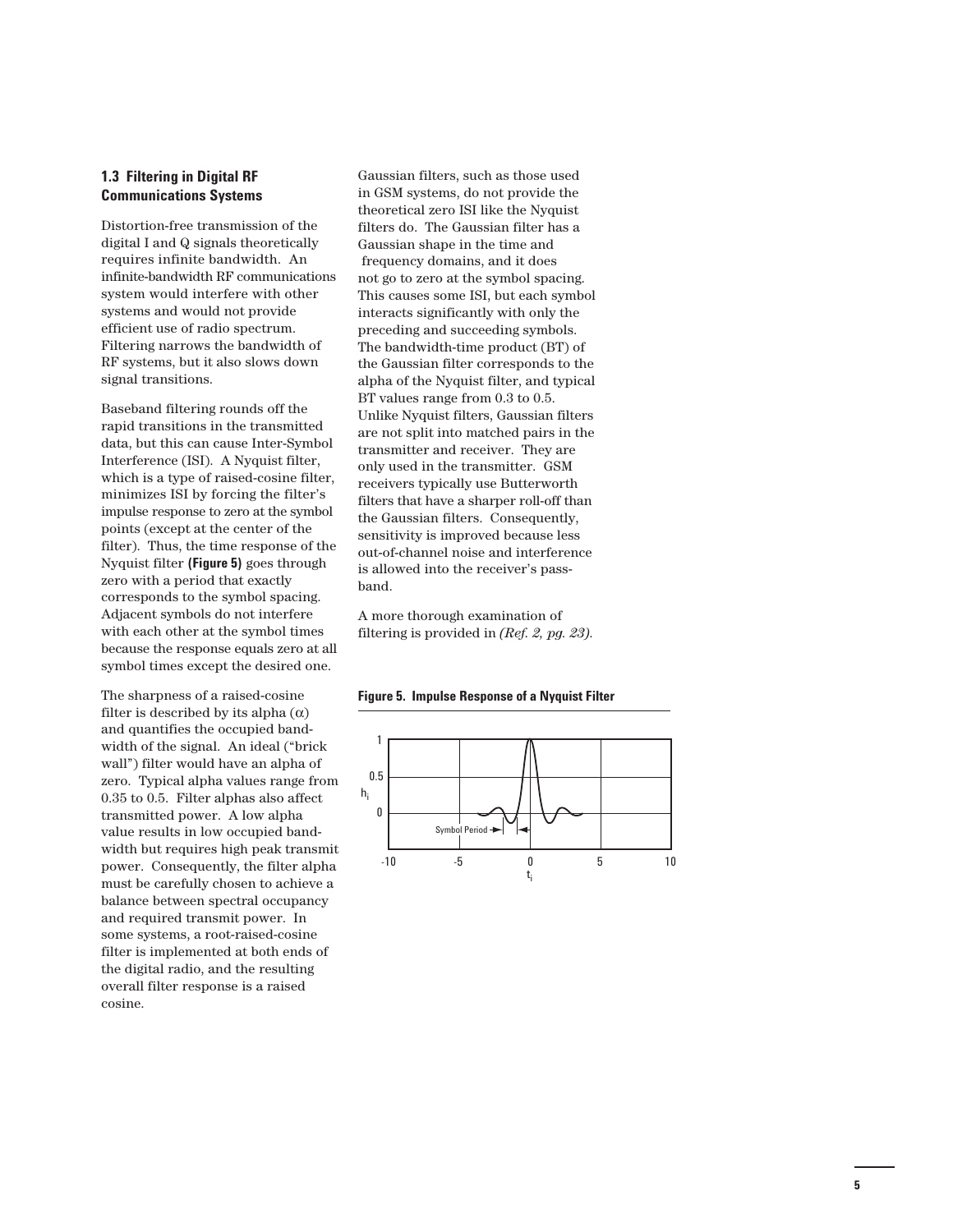This section contains test setups and procedures for performance tests on digital radio receivers. Each receiver must meet strict performance criteria defined by the various standards of the telecommunications industry's governing bodies (the ITU, ETSI, TIA, and others). Design teams must develop performance criteria for their receiver, or for a portion of that receiver, and conduct unique performance tests to verify correct implementation and modeling of components in the receiver. Moreover, these performance tests verify receiver compliance prior to the design's submission for type approval.

Performance verification tests are divided into in-channel and out-ofchannel measurements. In-channel measurements test the receiver's operation within the frequencies occupied by the desired signal. Outof-channel measurements verify that the receiver is not being adversely affected by (or affecting) other signals outside its specific frequency channel. Although the performance tests presented in this application note focus on digital RF cellular applications, many of the concepts and tests apply to other forms of digital RF communications.

# **2.1 General Approach to Making Measurements**

The most comprehensive receiver test is to evaluate the reconstructed baseband signal that has been processed by the receiver. In this test, one piece of test equipment stimulates the antenna port of the receiver and is considered to be an ideal transmitter. Another instrument monitors the demodulated digital bit stream. If desired, impairments can be introduced by inserting interference in the channel between the source and the receiver, or by altering parameters in the source, to determine the receiver's ability to operate properly under less-than-ideal conditions.

The following tests assume the receiver is complete. If the digital portion of the receiver is unavailable for testing (for example, if it's still under development), then the analog RF designer needs to establish performance goals for the analog portion of the receiver. Typical performance goals are the estimated optimum noise figure for the receiver to pass the performance verification tests and the estimated optimum Signal-to-Noise Ratio (SNR) for proper ADC operation (at the digital conversion point).

# **2.2 Measuring Bit Error Rate (BER)**

BER is the fundamental measurement used when testing receiver performance parameters such as sensitivity and selectivity. It is the percentage of erroneous bits received compared to the total number of bits received during an observation period. Virtually all BER test instruments use a Pseudo-Random Binary Sequence (PRBS) as the test signal. PRBS signals are usually labeled PNx, where x is the number of bits being permutated in the sequence (for example,  $PN9 = 2<sup>9</sup> - 1$  or 511 bits). Since an entire PNx sequence can be reconstructed from any sequence of "x" bits, using a PRBS signal eliminates the need to synchronize the received and transmitted bits. Alternatively, the entire PRBS is reconstructed in the BER tester (BERT) receiver from the first correct "x" bits received. The received signal is then compared to the reconstructed correct bit sequence. For a thorough explanation of BER testing, see *(Ref. 3, pg. 23)*.

Two popular methods exist for BER testing of mobile phones: baseband BER and loopback BER. The feature set of the unit-under-test (UUT) dictates which test method to use. For the baseband BER test, the demodulated PRBS signal at the receiver remains at baseband and is compared to the reconstructed PRBS by the BERT **(Figure 6)**. Typically, CDMA mobile phones and subassemblies use the baseband BER measurement method.

Conversely, for the loopback BER test the received signal is retransmitted, or looped back to a receiver **(Figure 7)**. In the loopback test, the UUT demodulates the incoming RF signal, decodes it, then re-encodes the data stream (with possible errors), and retransmits the signal, often to the original transceiver. To attain the BER, this received signal is compared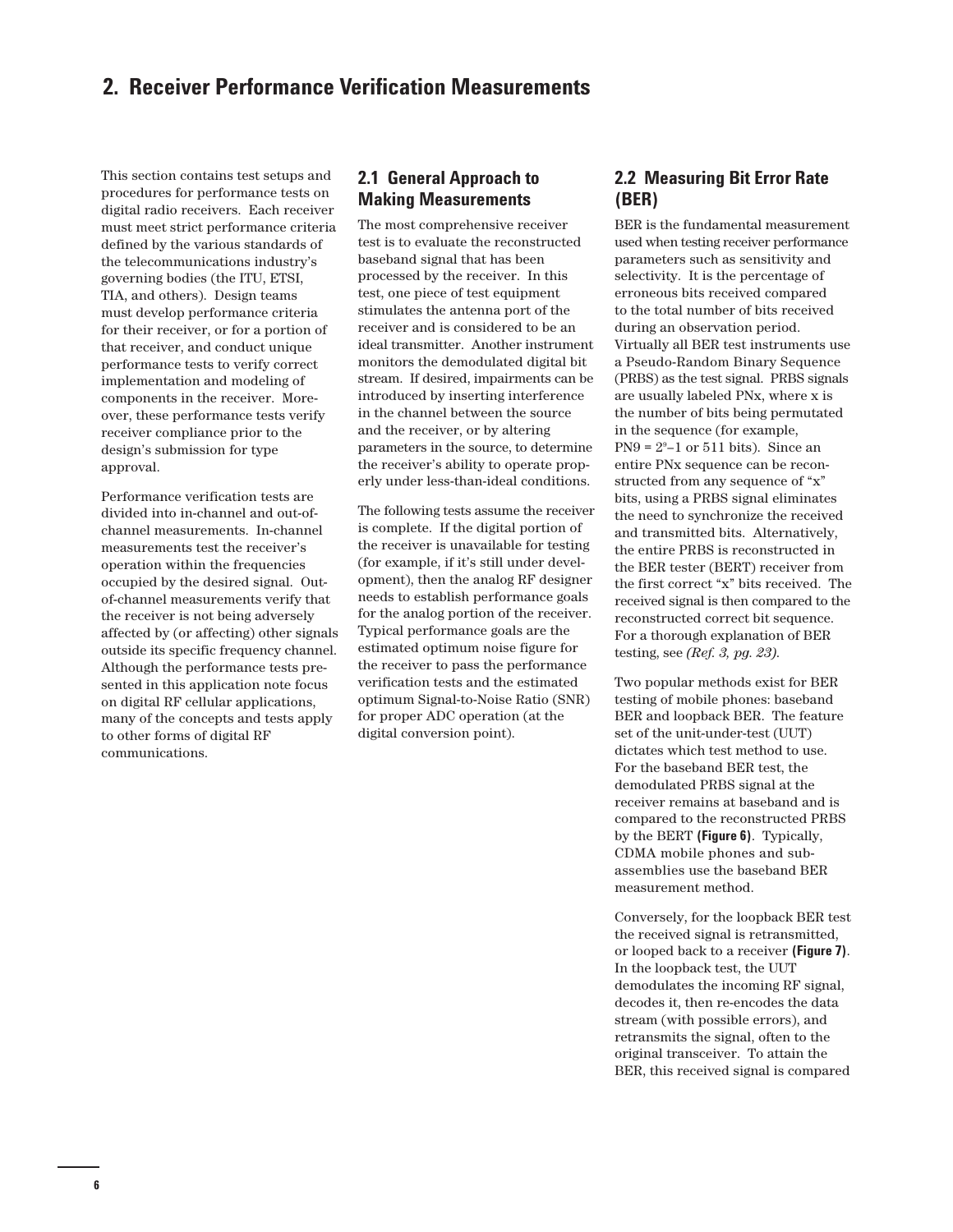to the expected PRBS that is reconstructed by the BERT *(Ref. 3, pg. 23)*. GSM handsets are tested using the loopback method.

The Agilent E4438C ESG signal generator can be configured to provide the RF signal that carries the PRBS and perform the BER measurement.

Data is managed in telecommunications systems by a hierarchical system of bit grouping. Speech frames are nearly the lowest-level building blocks in this hierarchical system. Not all bits in a speech frame are equally important. Some bits are so important that the entire frame is erased if any of them are bad. This leads to a new parameter for expressing receiver performance—Frame Erasure Rate (FER). It is the percentage of erased frames compared to the total number of frames sent during an observation period. Frame erasure also leads to a modification of our BER measurement. When frames are erased, only the BER of the remaining frames is measured. This parameter is called residual BER (RBER).







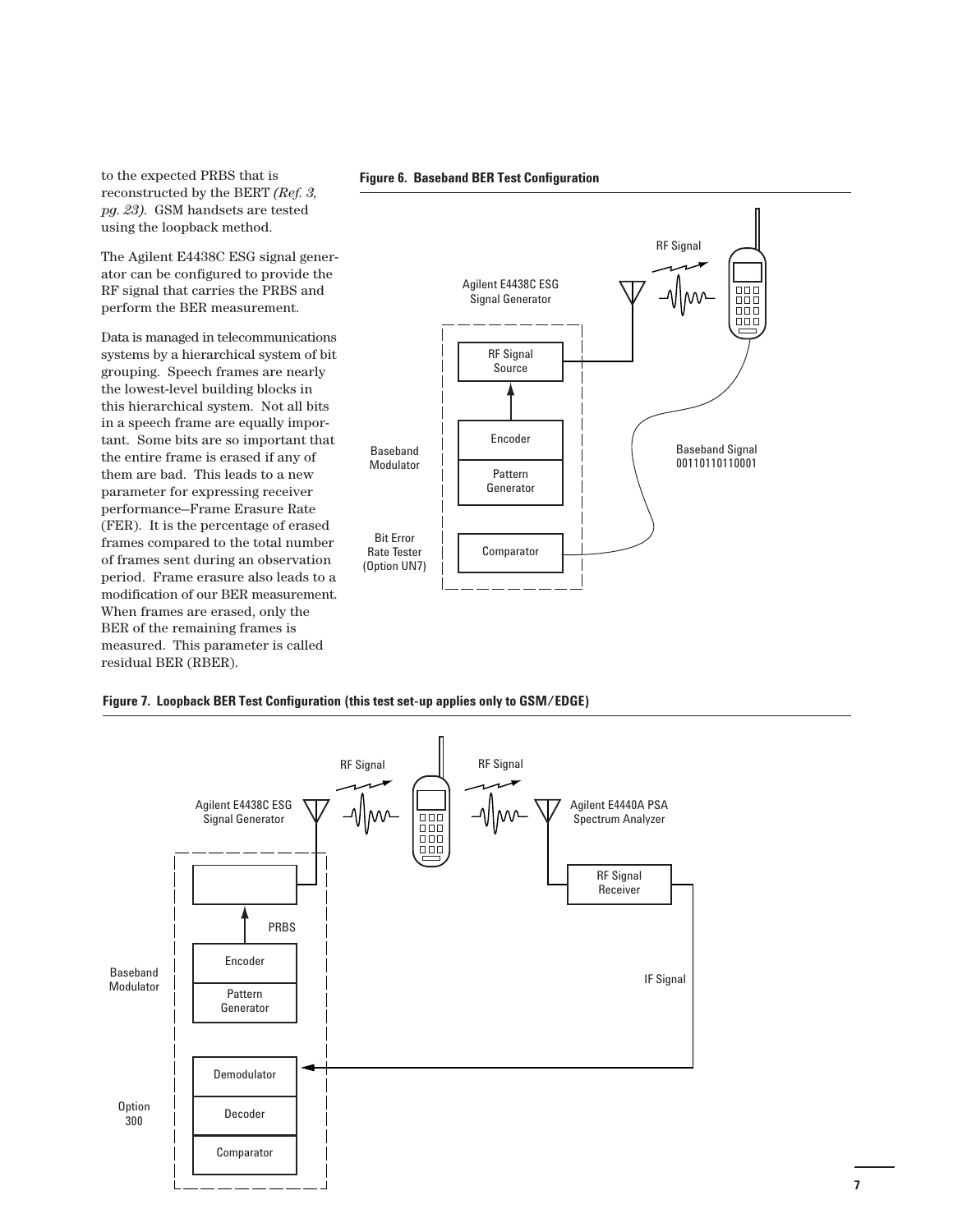# **2.3 In-Channel Testing**

The most significant in-channel test measures the sensitivity of the receiver. Sensitivity specifies the minimum signal level for a specified percentage of errors in the demodulated information. As the separation between transmitter and receiver increases, or as fading occurs in the radio channel, the signal will drop into the noise floor from the perspective of the receiver. Information will be lost when the signal approaches the noise floor. The ability of the receiver to capture the information in a signal as it drops to very low levels is a function of the receiver's sensitivity. The go/no-go method for sensitivity testing is to stimulate the receiver

with a very accurate signal set to a relatively low power level and see if the receiver output is acceptable. Alternatively, the signal level is adjusted for a specified SNR or other performance metric. For analog FM receivers, the performance metric is known as SINAD (12 dB is typical). SINAD is the ratio of signal-plusnoise-plus-distortion to the noiseplus-distortion at the same output. Similarly, for digital receivers the specified performance metric is the BER or FER **(Figure 8).** 

Co-channel immunity testing is similar to sensitivity testing. The level of signal distortion is monitored with an interfering signal present in the same RF channel. The interfering signal

# **Figure 8. Understanding SINAD**

The top curve in Figure 8 is the desired audio output of the receiver. As the RF input to the receiver is reduced, this curve falls off. The bottom curve is the residual hum and noise of the receiver. As the RF input is reduced, the AGC of the receiver adds gain, which increases the residual hum and noise. SINAD is the difference between these two curves. The level of RF input required to maintain a SINAD of 12 dB is generally defined as the sensitivity of an FM receiver.



**Figure 9. Sensitivity Measurement Setup**



may be Continuous Wave (CW), narrowband, or of the same type as the desired signal. The ability of the receiver to remain sensitive to the desired signal while subjected to the interfering signal is a measure of its co-channel immunity.

## **2.3.1 Measuring Sensitivity at a Specified BER**

Sensitivity is one of the key specifications for a digital radio receiver and is specified at a particular BER (or FER). Sensitivity is the minimum received signal level that produces a specified BER when the signal is modulated with a bit sequence of data.

Because sensitivity is often expressed in voltage units, such as µV, the following equation will be used to convert to dBm:

## dBm = 10  $*$  log ( $V_{\text{rms}}^2/Z_0$ ) + 30

where  $V_{\rm rms}$  = receiver sensitivity in volts rms  $Z_0$  = receiver impedance (typically 50Ω).

For example, if a receiver has a sensitivity expressed as  $1 \mu V$ , the sensitivity can be converted to –107 dBm for a system with a  $50\Omega$  impedance.

To perform the sensitivity test, connect a signal source to the antenna port of the receiver with a cable of known loss. Then connect the output of the receiver to the BERT **(Figure 9).** 

If the approximate sensitivity is unknown, the signal level should be set to a nominal level (such as –90 dBm) and decreased until the specified BER occurs. The sensitivity is the power level of the signal minus the loss in the cable. For example, if the signal generator is transmitting a –106 dBm signal when the specified BER is reached and the cable loss is 4 dB, then the sensitivity is –110 dBm for the receiver.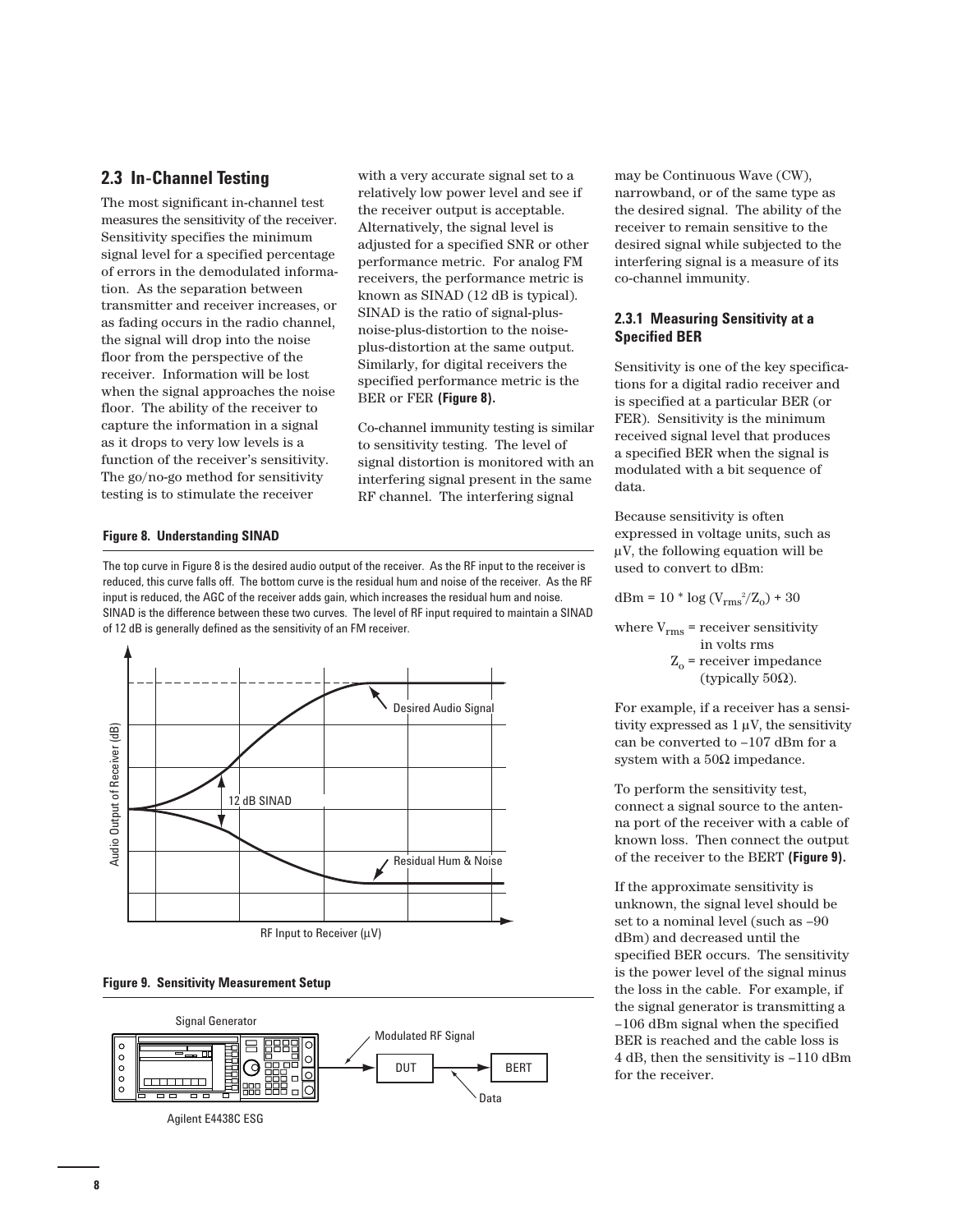## **2.3.2 Verifying Co-Channel Rejection**

Most receivers are required to maintain a specified BER in the presence of an interfering signal within the channel. Frequently, this co-channel interfering signal will be a CW signal. **Figure 10** illustrates the test setup for the cochannel rejection measurement. This setup includes a power combiner that has some power loss associated with it. Maximum insertion loss of most 2-way resistive combiners is near 6 dB when combining two noncoherent signals such as in this test. For all measurements using a power combiner, the combiner loss should be characterized and offset by an increase in signal power from the signal generators.

The frequency of the desired signal, a digitally modulated test signal, is set to the center of the passband of the receiver. The power of this signal is typically set to a level relative to the measured sensitivity of the receiver (for example, 3 dB above). The frequency of the interfering signal is set within the passband of the receiver. The power level of the interfering signal is set to a nominal level at which the BER of the receiver must not exceed the specified level. The required BER level is usually the same level specified for the receiver sensitivity measurement. The difference in power levels between the two signals is the interference ratio.

For example, suppose a 931.4375 MHz pager has a sensitivity of –105 dBm with a BER of 3%. The desired signal is set to 931.4375 with a power level of –102 dBm. At this power level the BER is less than 3%. The channel width for the pager is 25 kHz. The interfering signal is set to 931.4380 MHz. The power level of the interfering signal is first set to –105 dBm and gradually increased until the BER is again 3%. If a level of –97 dBm is required to return the BER to 3%, then the co-channel rejection is 5 dB.

# **2.4 Out-of-Channel testing**

Out-of-channel, or blocking, tests verify correct receiver operation in the presence of out-of-channel signals and monitor the receiver's susceptibility to internally generated spurious responses. Three prominent out-ofchannel tests verify receiver performance: spurious immunity, intermodulation immunity, and adjacent/ alternate channel selectivity. For certain digital formats, the singletone blocking test verifies receiver performance with a large signal in a nearby frequency channel. A large single tone slightly offset from the carrier frequency could desensitize a receiver to the desired signal. The single-tone blocking test is straightforward and will not be covered in this application note.

Spurious immunity is the ability of the receiver to prevent single, unwanted signals from causing an undesired response at the output of the receiver. Spurious immunity is similar to co-channel immunity, but the interfering signals occur across a broad range of frequencies instead of in-channel.

Intermodulation immunity tests for distortion products that are generated when more than one tone is present at the input of the receiver. In this test, two interfering signals are combined with the desired signal at the input of the receiver. The frequencies of the interfering signals are set such that one of the third-order intermodulation products lies within the passband of the receiver. The power of these interferers is raised until the sensitivity of the receiver is compromised.

Adjacent channel selectivity measures the ability of the receiver to process the desired signal with a strong signal in the adjacent channel. Alternate channel selectivity is a similar test in which the interfering signal is two RF channels away from the passband of the receiver.

#### **2.4.1 Verifying Spurious Immunity**

Spurious responses, also called spurs, manifest themselves in radio receivers in two ways: they are generated internally by the receiver, or they result from the interaction of the receiver with external signals.



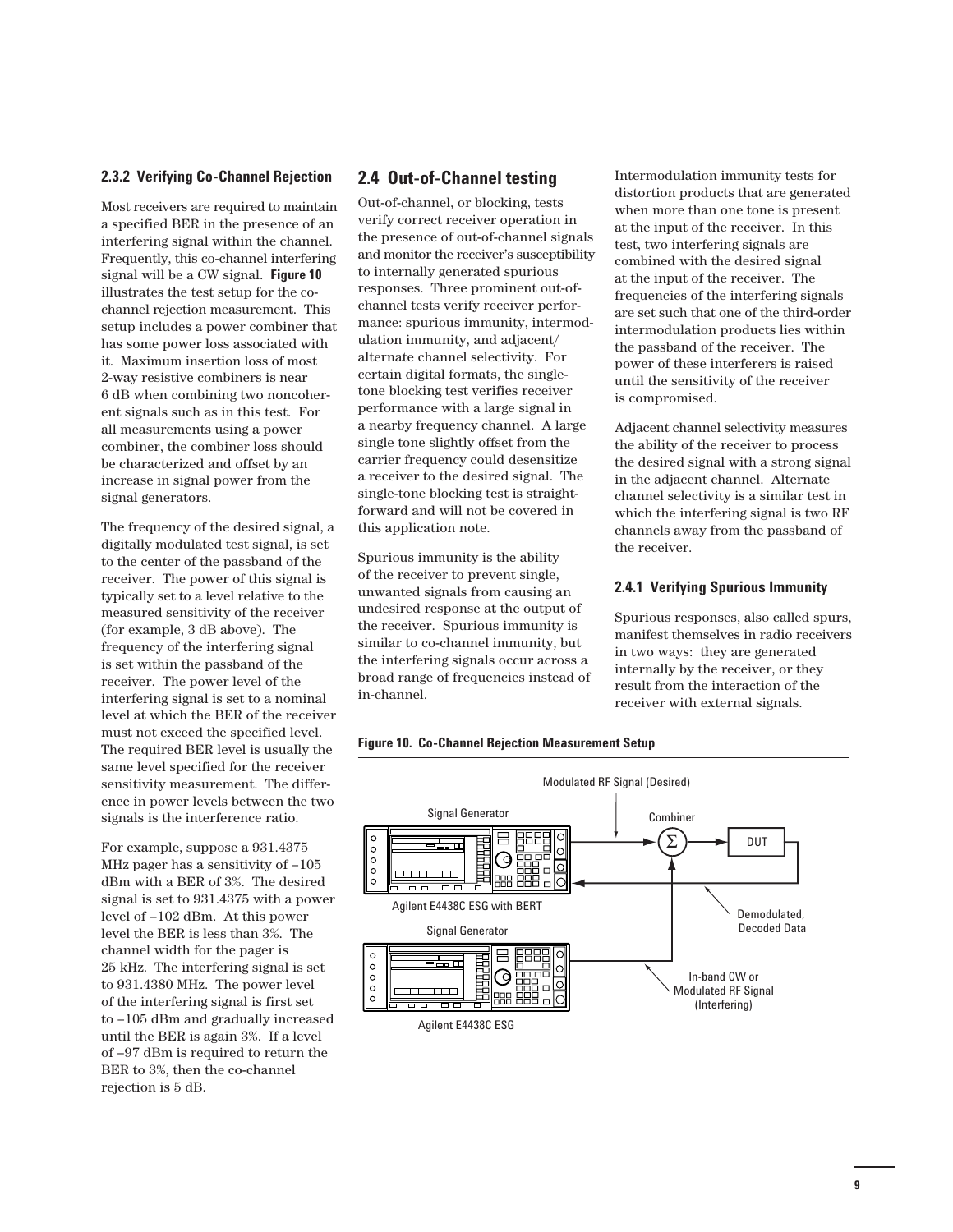Both types of spurs should be identified. Replacing the antenna of the receiver with a load will ensure that the receiver is not picking up any stray signals. Connect the final analog output of the receiver to a spectrum analyzer. Any spur viewed on the spectrum analyzer is internally generated by the receiver and may be a harmonic of the power supply, a harmonic of the system clock, or a spur from an LO.

Spurious response immunity is a measure of the receiver's ability to prevent single, unwanted signals from causing an undesired response at the output of the receiver. Prior to making this measurement, the

internally generated spurs must be identified (as described above) and should be below the specified level. To perform the spurious immunity measurement, one signal generator supplies a modulated test signal in the desired RF channel at a level above the sensitivity of the receiver (usually 3 dB above). The second signal generator supplies an interfering signal. This interfering signal is adjusted to several frequencies to verify the receiver's immunity to spurs **(Figure 11).**

The interfering signal may be modulated or unmodulated, depending upon the frequency range and the communications standard. The









output amplitude of the interfering signal is set at a specific level at which the BER of the receiver under test must be less than a specified level (usually the BER specified in the sensitivity test). The amplitude difference between the test signal and the interfering signal is the spurious immunity (SI) of the receiver:

$$
SI = P_{int} - P_{test} (dB)
$$

Spurs from the signal generator used to provide the interfering signal can cause a good receiver to appear bad. Any spurs created by the interfering signal generator should be less than the receiver's spurious immunity.

## **2.4.2 Verifying Intermodulation Immunity**

Intermodulation products may be generated within the receiver when more than one signal is present at the input of the receiver. Intermodulation products are caused by receiver nonlinearities. Two-tone intermodulation is a common method of testing a receiver. The test signal is the same signal used in other measurements (for example, spurious immunity). The frequencies of the interfering signals are set such that one of the third-order intermodulation products  $(f_{rx1} = 2f_1 - f_2$  and  $f_{rx2} = 2f_2 - f_1$ ) falls within the passband of the receiver **(Figure 12).** 

The power levels of the interfering signals are set equal to each other at a specified level, and the BER of the desired signal is checked. As with other receiver tests, the required BER level is usually the BER at which the sensitivity is measured.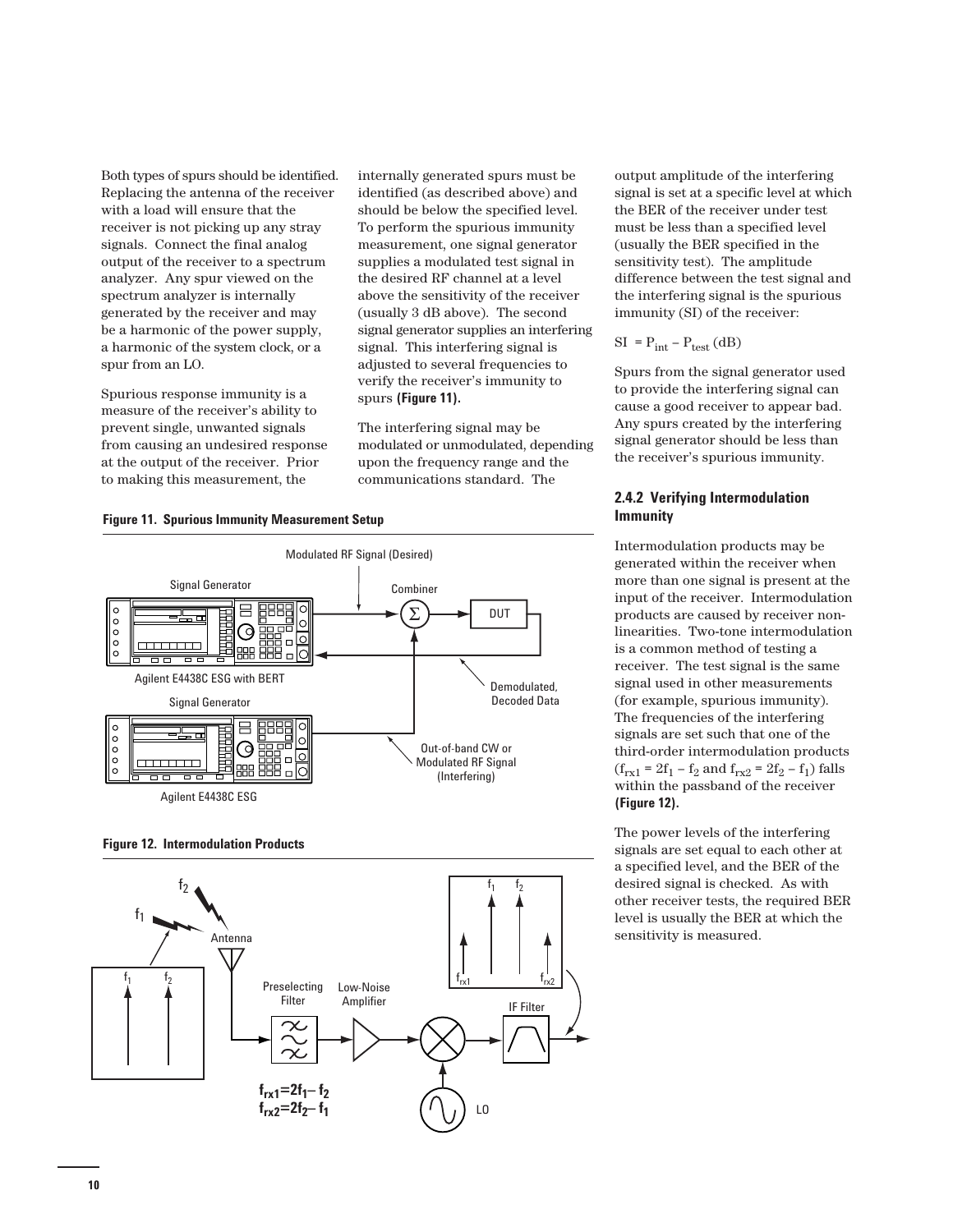Whenever two signals are input to a combiner, the nonlinearities of the signal generators may create intermodulation products **(Figure 13).** There are several techniques for reducing signal generator intermodulation products:

1) maintain a frequency separation between the interfering signals that is greater than the bandwidth of the Automatic Level Control (ALC) of the sources; 2) add attenuators to the outputs of the signal generators; 3) use hybrid combiners; 4) use isolators; and 5) turn off the ALC of the sources.

All these techniques may be applied simultaneously to reduce intermodulation products. Maintaining a large frequency separation is usually the most effective means to combat this problem. For example, if the ALC bandwidth is 1 kHz, the signal separation should be at least 10 kHz. If this cannot be done, adding attenuation at the signal generator outputs theoretically reduces the intermodulation products 3 dB for every 1 dB of attenuation.

## **2.4.3 Measuring Adjacent and Alternate Channel Selectivity**

Adjacent and alternate channel selectivity measure the receiver's ability to process a desired signal while rejecting a strong signal in an adjacent channel (one channel away) or alternate channel (usually two channels away). The selectivity tests are very important for communications receivers in which channel spacings are narrow and adjacent and alternate channel power is hard to control (for example, Specialized Mobile Radio, or SMR). An adjacent and alternate channel selectivity test setup is shown in **Figure 14**. One signal generator inputs a test signal at the desired channel frequency at a level relative to the sensitivity of the receiver (usually 3 dB above).

The second signal generator inputs either the adjacent channel signal, offset by one channel spacing, or the alternate channel signal, offset by two channel spacings. The out-of-channel signal is set to a specified level at which the BER of the test signal is below a certain rate (usually the same level specified in the sensitivity test).

For example, the sensitivity of an NADC base station receiver is specified at –110 dBm with a BER of 10-3, or 0.1%. The adjacent channel specification requires that the BER be no worse than 10-3 with the in-channel signal set to –107 dBm, a 3 dB increase, and the adjacent channel signal set to –94 dBm, or 13 dB above the in-channel signal level. This







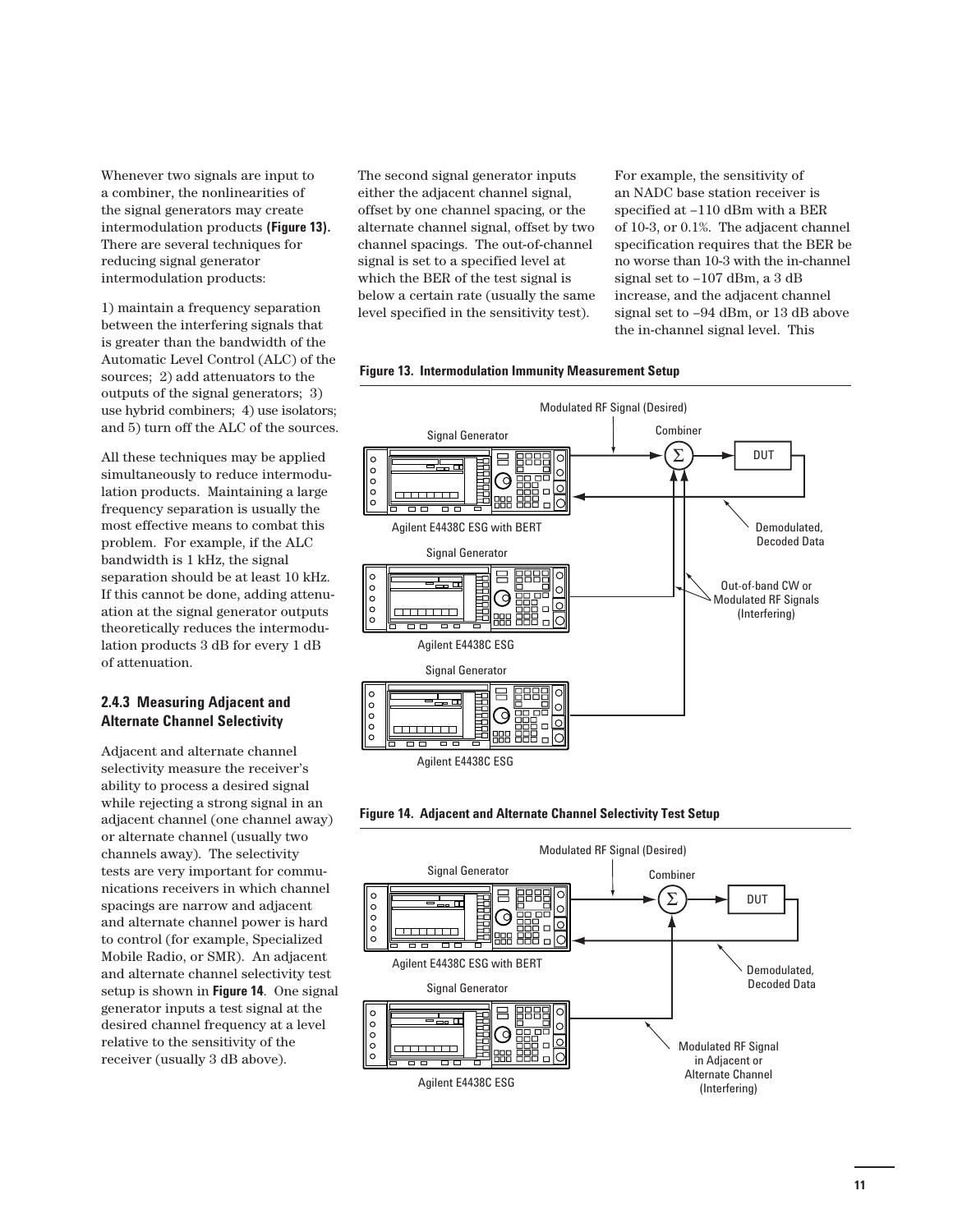implies that the adjacent channel signal cannot increase the receiver noise floor by more than 3 dB. For alternate channel selectivity, the alternate channel signal is set to –65 dBm, or 42 dB above the in-channel signal level. **Figure 17** displays the specified NADC adjacent and alternate channel selectivity spectrum.

In addition to level accuracy, the spectral characteristics of the test and interfering signals are important. For many receivers, the single sideband (SSB) phase noise of the signal generator used to produce the interfering signal is a critical spectral characteristic. If the phase noise energy inside the passband of the IF filter is excessive, the receiver may appear to fail the test **(Figure 15).** 

The required signal generator SSB phase noise may be calculated from:

 $\Phi_{\rm n}$  = P<sub>ac</sub> – 10 \* log(1/B<sub>e</sub>) + P<sub>mar</sub>





Frequency

adjacent channel of 70 dB, a margin of 10 dB, and a channel spacing of 25 kHz, the required SSB phase noise is –122 dBc/Hz at a 25 kHz offset. This is typical for an analog FM receiver. Unlike the FM receiver in this example, most digital communications receivers have adjacent channel selectivity values less than 15 dB. For a GSM receiver with a noise-equivalent bandwidth of 200 kHz, a  $\mathrm{P_{ac}}$  at the adjacent channel of 9 dB, a margin of 10 dB, and a channel spacing of 200 kHz, the required SSB phase noise is –72 dBc/Hz at a 200 kHz offset. The required SSB phase noise is driven primarily by  $P_{ac}$ .

For a receiver with a noise-equivalent bandwidth of 14 kHz, a Pac at the

**Table 1** lists the values of adjacent and alternate channel selectivity for various communications systems as well as the required signal generator SSB phase noise. A 10 dB test margin was used. Clearly, for the digital RF communications formats, the signal generator SSB phase noise is not as important as for analog FM systems.

For selectivity tests the spectral shape of the signal is the special characteristic that is of primary importance. The digital modulation formats used by GSM, CDMA, NADC, and PDC characteristically leak a small amount of power into the adjacent channels. **Figures 16–18** plot amplitude versus frequency for the selectivity values specified in **Table 1**. The impact of the spectral shape on the adjacent and alternate channels of the receiver is evident. To properly test your digital radio receiver, the Adjacent Channel Power (ACP) of your signal generator must be below the required system specification plus the desired test margin.

# where

- $\Phi_{\rm n}$  = signal generator SSB phase noise (dBc/Hz) at the channel spacing offset
- $P_{ac}$  = adjacent or alternate channel selectivity specification (dB)
- $B_{\alpha}$  = receiver noise-equivalent bandwidth (Hz)

 $P<sub>mar</sub> = test margin (dB)$ 

Since Pac and  $B_e$  are fixed by the specifications or design, the test margin determines the power that the signal generator phase noise will be allowed to contribute to the IF passband of the receiver. A large test margin increases the confidence that the receiver operates properly in the presence of SNR degradation due to fading in the channel or due to imperfections in receiver components. For a system using a new technology or new operating frequencies, a large test margin should be used to compensate for uncertainties.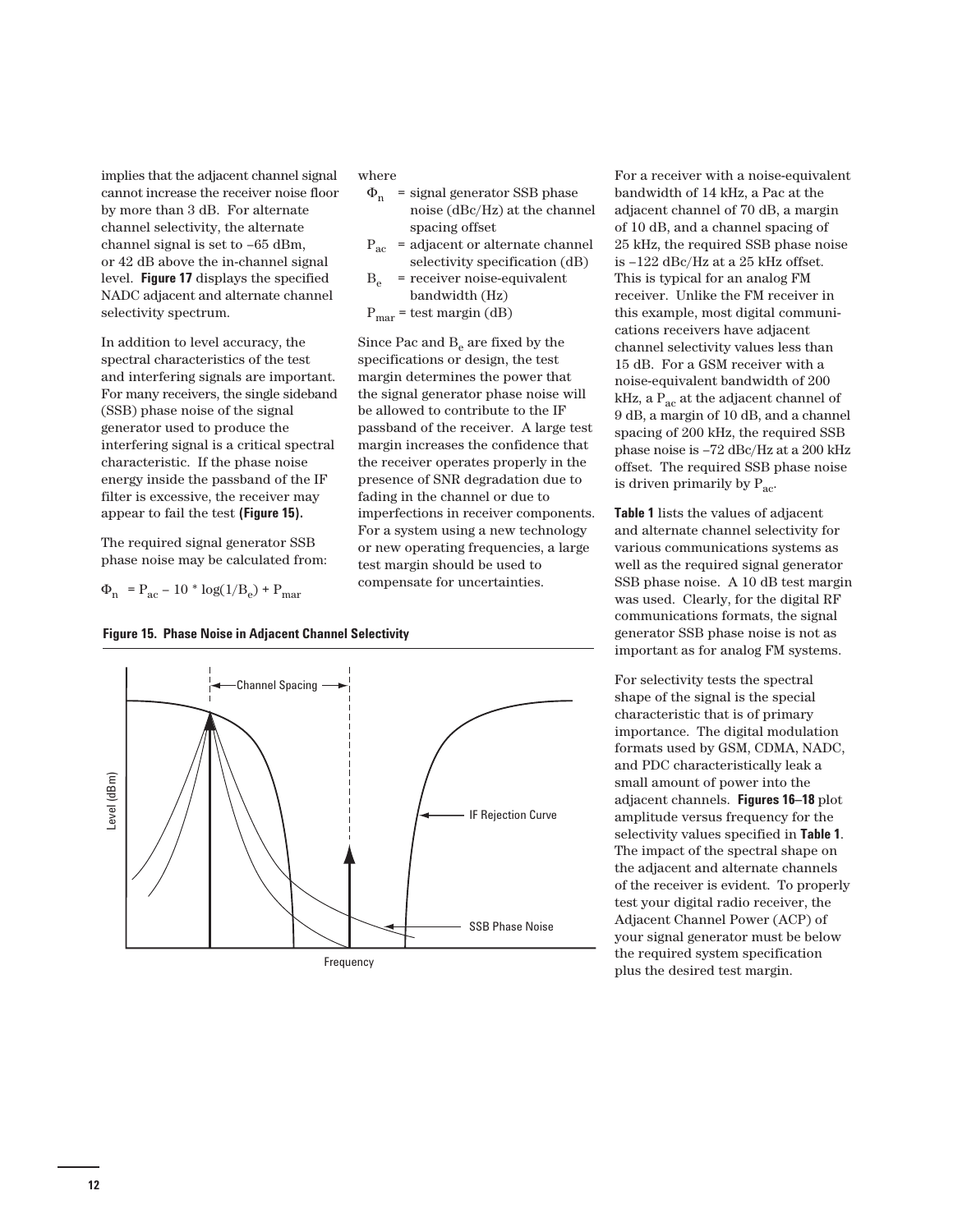**Table 1. Maximum Tolerable SSB Phase Noise** 

| System<br><b>Type</b> | <b>Channel</b><br><b>Spacing</b> | Approximate<br><b>Receiver Noise</b><br><b>Bandwidth</b> | <b>Adiacent</b><br><b>Channel</b><br><b>Selectivity</b> | <b>Maximum SSB</b><br><b>Phase Noise</b><br>@ Offset | <b>Alternate</b><br><b>Channel</b><br><b>Selectivity</b> | <b>Maximum SSB</b><br><b>Phase Noise</b><br>@ Offset |
|-----------------------|----------------------------------|----------------------------------------------------------|---------------------------------------------------------|------------------------------------------------------|----------------------------------------------------------|------------------------------------------------------|
| Analog FM             | 25 kHz                           | 14 kHz                                                   | 70 dB                                                   | $-122$ dBc/Hz @ 25 kHz                               |                                                          |                                                      |
| GSM                   | 200 kHz                          | 200 kHz                                                  | 9 dB                                                    | $-72$ dBc/Hz @ 200 kHz                               | 41 dB                                                    | $-104$ dBc/Hz @ 400 kHz                              |
| <b>NADC</b>           | $30$ kHz                         | 35 kHz                                                   | 13 dB                                                   | $-68$ dBc/Hz @ 30 kHz                                | 42 dB                                                    | $-97$ dBc/Hz @ 60 kHz                                |
| <b>PDC</b>            | $25$ kHz                         | 33 kHz                                                   | dB                                                      | $-56$ dBc/Hz @ 25 kHz                                | 42dB                                                     | -97 dBc/Hz @ 50 kHz                                  |

**Figure 16. GSM Adjacent and Alternate Channel Selectivity Spectrum** 



Offset from Nominal Center Frequency (kHz)

**Figure 17. NADC Adjacent and Alternate Channel Selectivity Spectrum** 



Offset from Nominal Center Frequency (kHz)

**Figure 18. PDC Adjacent and Alternate Channel Selectivity Spectrum** 

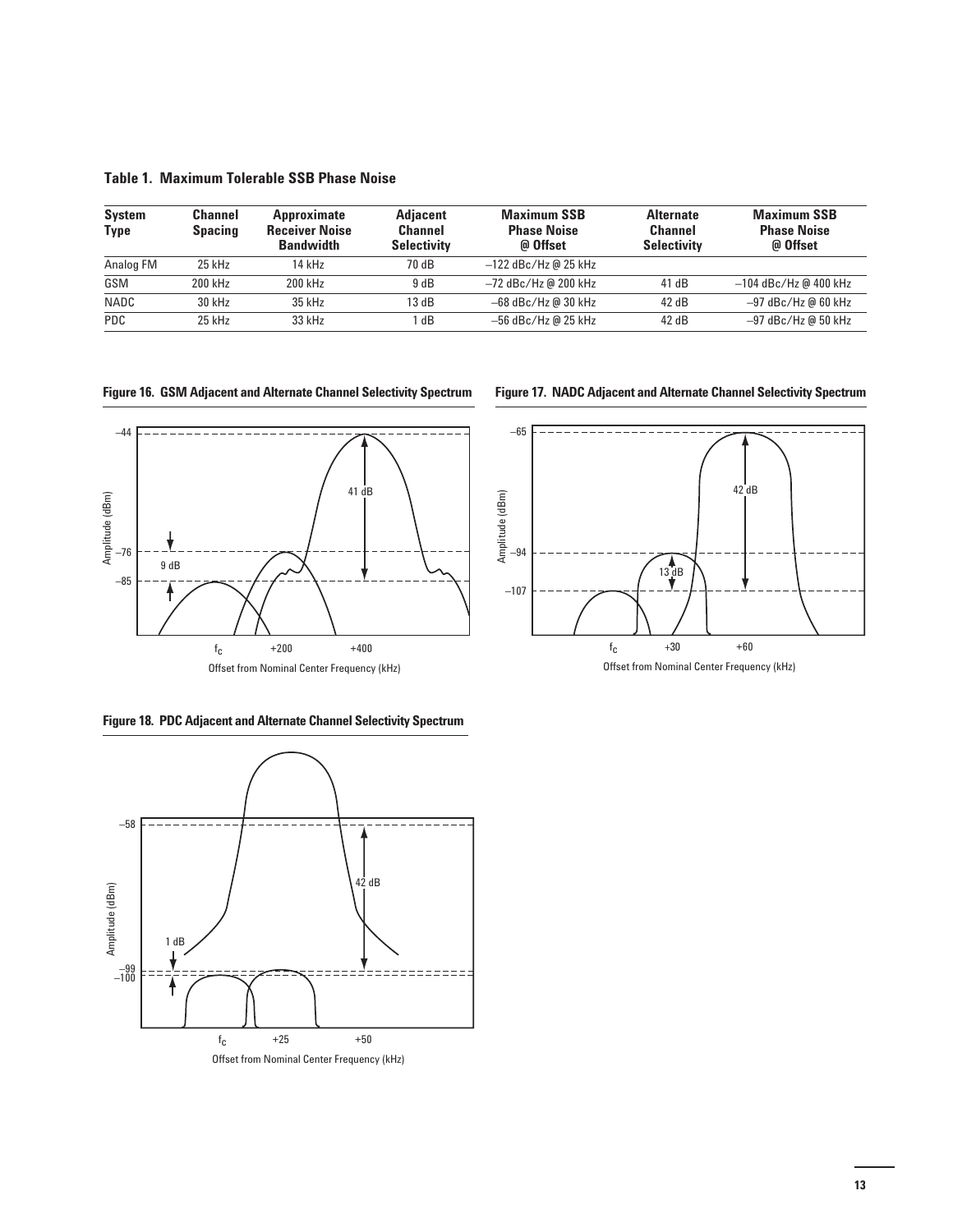# **2.5 Fading Tests**

A unique challenge for the receiver is to overcome the random effects of the radio channel. In a cellular environment, a radio signal may take a number of paths en route from the transmitter to the receiver. These multipath signals may add up constructively (in phase) or destructively (out of phase) at the receiver as a function of the distance each signal travels. The effect of this phenomenon can be fading of the received signal strength, which can greatly stress signal reception. Fast fading distorts the shape of the baseband pulse. This distortion is linear and creates ISI. Adaptive equalization reduces ISI by removing linear distortion induced by the channel. Slow fading results in a loss of SNR. Error-correction coding and receive diversity are used to overcome the effects of slow fading.

Fading tests can be performed by routing the test signal through a radiochannel emulator before the signal is processed by the receiver. This device provides several paths for the signal to travel in the simulated RF channel before being recombined at the receiver. The receiver must be able to process fading signals with an acceptable BER. The fading measurement setup **(Figure 19)** is similar to the sensitivity measurement setup with the exception of the channel simulator.

# **2.6 Best Practices in Conducting Receiver Performance Tests**

By following certain guidelines in conducting receiver performance verification tests, you can be sure that your test results are valid. Performing in-channel and out-ofchannel receiver tests within the confines of a shielded room greatly reduces interference from outside sources. The shielded, or screen room provides isolation from RF signals that could potentially interfere with the receiver. Also, impedance mismatches between the signal generator and the receiver create reflections that degrade measurement accuracy. The test equipment used to conduct receiver tests should be carefully chosen to reduce measurement uncertainties and increase confidence in proper receiver operation.

When making a sensitivity measurement, the level accuracy of the signal generator is extremely important. The measurement system will introduce some amount of error, and the amplitude level accuracy of the signal generator is the main source of this error. In addition to level accuracy, the signal generator must also have accurate modulation. Distortion in the signal modulation will degrade the sensitivity of the receiver being tested.

When measuring the adjacent channel selectivity performance of an analog radio receiver, the phase noise of the out-of-channel test signal is extremely important. Conversely, when making out-of-channel tests on digital radio receivers, the phase noise of the test signal is much less important. The power in the modulation sidebands of the test signal greatly exceeds the power contribution from the phase noise sidebands. The portion of the test signal that spills over into the adjacent channel has the greatest impact on the out-of-channel testing of digital radio receivers. Because of this, ACP is the most important specification for out-of-channel test signals.

## **Figure 19. Fading Measurement Setup**

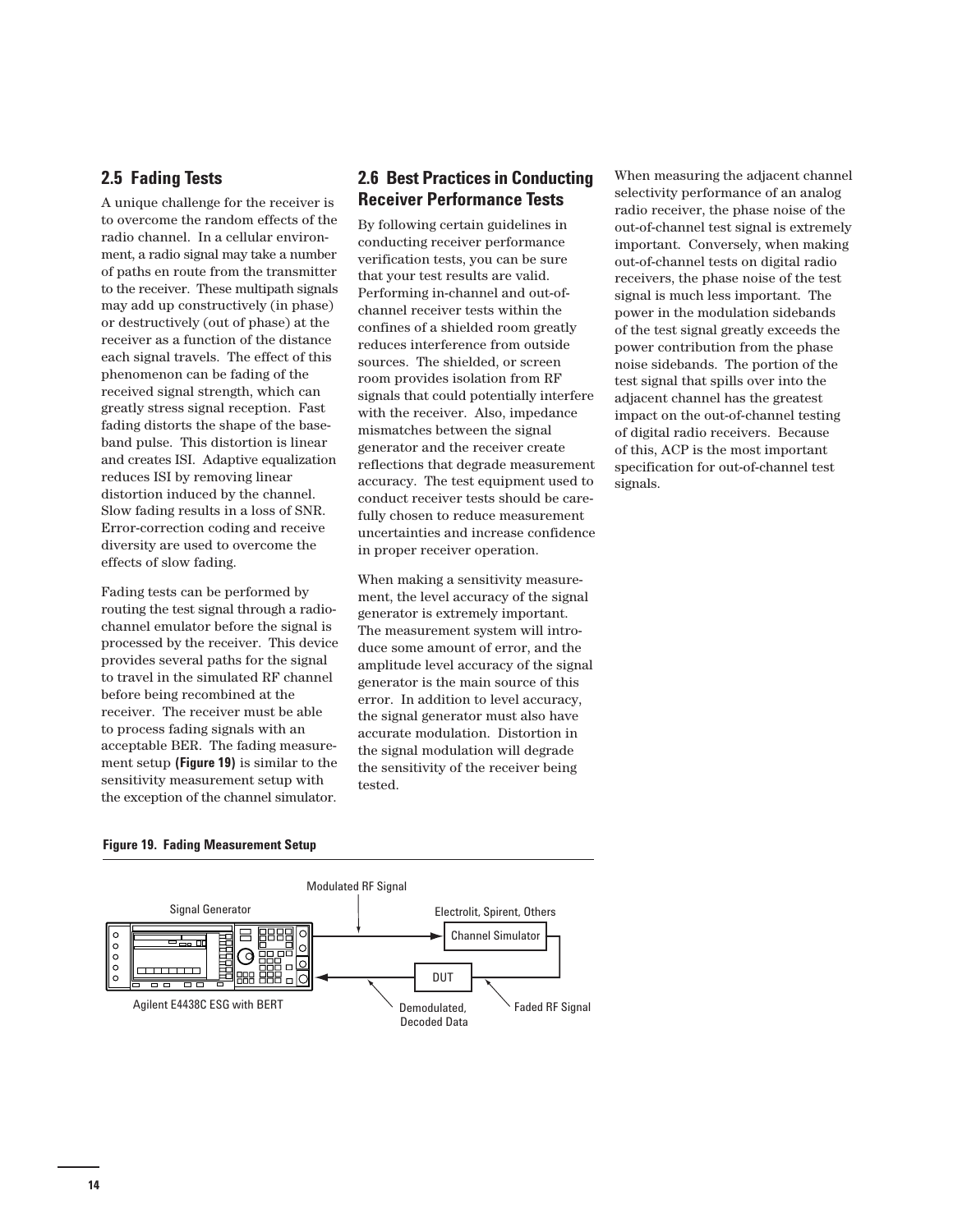# **3. Troubleshooting Receiver Designs**

Digital RF communications systems require complex digital radio transmitters and receivers. Complex designs challenge engineers in the isolation of system problems. Most physical impairments can be traced back to a component, device, or subsystem. Successful receiver design often depends upon the ability to find the source of error. This section suggests some basic techniques for troubleshooting a receiver that does not pass a certain test. Also, a table that links measurement characteristics to possible causes of error in the different sections of the receiver is provided.

## **3.1 Troubleshooting Steps**

If the receiver under test fails any of the performance tests, you should attempt to isolate the source of the error in the receiver. The following is a suggested troubleshooting procedure to follow if your receiver does not meet the expected performance criteria.

## **Test Failed:**

1. **Sensitivity.** Measure the BER versus the input power. If the BER is high at high input powers, check for I/Q impairments (see section 3.2.1), excessive group delay in analog components, or phase noise from an LO. If the BER is high at low input powers, measure the noise figure of the analog front end (from the antenna port to the ADC). If the noise figure is higher than expected, measure the noise figure and gain (or loss) of each stage of the receiver. If no noise figure problems are detected, the gain of the front end may be low, there could be a detection algorithm problem in the digital portion of the receiver, or a spur may be desensitizing the receiver (see section 3.2.2).

- 2. **Co-channel Immunity.** Check for compression occurring in the analog components or check for an algorithm implementation problem in the digital realm.
- 3. **Spurious Immunity**. Look for any interfering tone (see section 3.2.2). If no interfering tone is found, perform a Fast Fourier Transform (FFT) on the data from the ADC to convert to the frequency domain. Then check for spurs generated by the ADC.
- 4. **Intermodulation Immunity.** Measure the third-order intercept (TOI) of the RF front end. If it meets the expected value, measure the TOI and gain of each analog stage.
- 5. **Selectivity.** Look at the shape of the IF filter (see section 3.2.5), and check for excessive LO phase noise or sidebands.

Specific guidelines should be followed when connecting to the receiver during troubleshooting. When connecting to analog nodes of the receiver, the test probe alters signal characteristics to a certain degree, which increases uncertainty in the test results. In a conventional analog receiver there are many accessible test points, such as the outputs of the LNA, the LO, the mixers, and the various filters. Accessibility of components in the digital radio receiver depends on the level of circuit integration. Many of the components of receiver subsystems are embedded in Integrated Circuits (ICs). For receivers containing ICs, tests are normally conducted at the subsystem levels of the receiver. To test embedded components, strategic test points must be designed into the IC.

A noise figure measurement on the RF front end, or any analog component or subsystem of the receiver, is a two-port measurement (from input to output). For more information on noise figure measurements, see *(Ref. 6, pg. 23)*. The TOI measurement is also a two-port measurement see *(Ref. 7, pg. 23)*. ADC measurements process the digital output of the ADC and are unaffected by probe placement.

# **3.2 Signal Impairments and Ways to Detect Them**

Certain signal impairments appear in specific measurements. In these measurements, variations from the expected results can help locate problems in different parts of the receiver. The following sections explain some common impairments and how to recognize them through their effects on the different measurements. With the exception of the IF filter measurement, Agilent 89400 or 89600 series vector signal analyzers (VSA) are used to troubleshoot receiver designs in this application note. The IF filter measurement is performed with the Agilent 8753E vector network analyzer (VNA).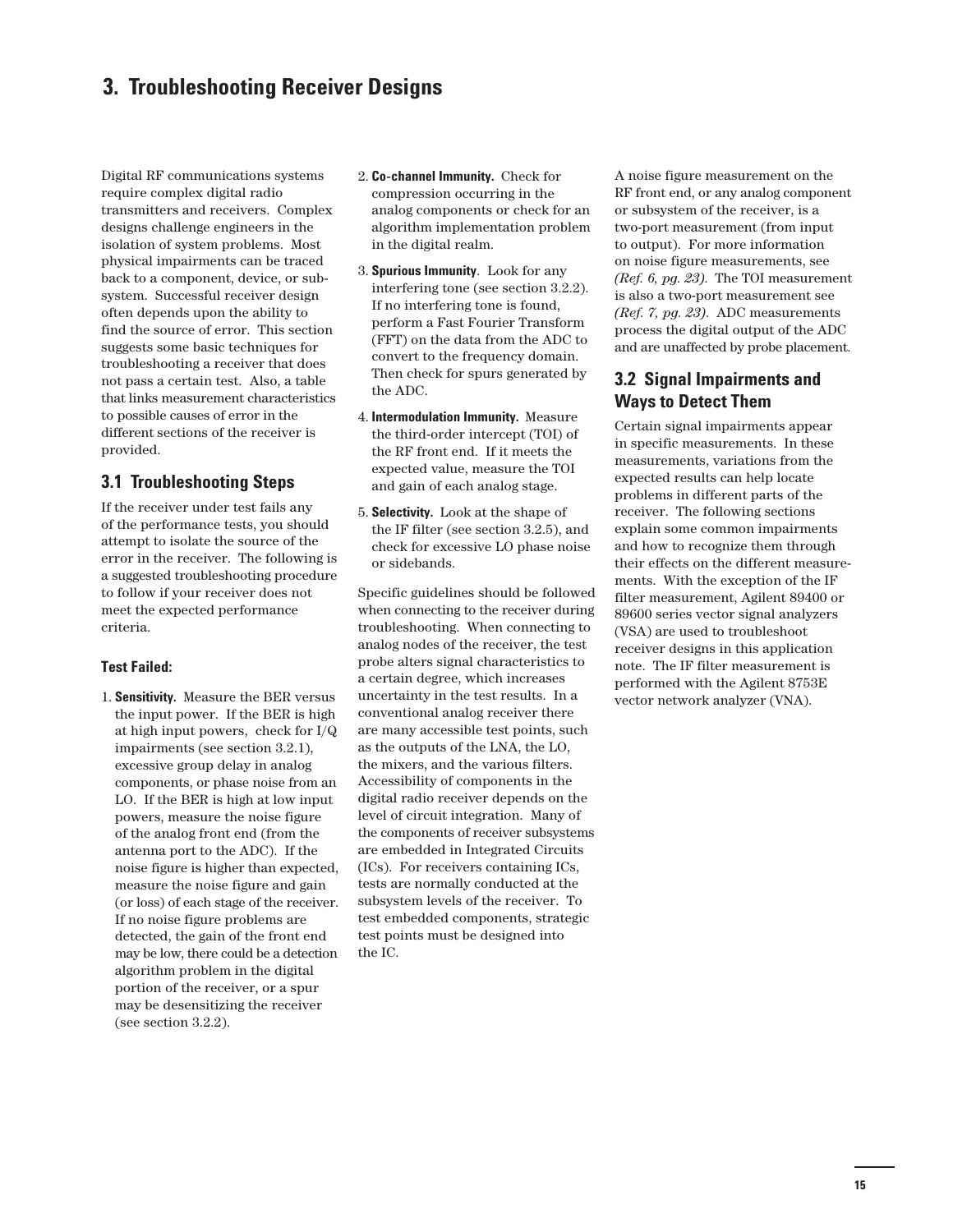### **3.2.1 I/Q Impairments**

Constellation diagrams are useful in displaying the characteristics of signal impairments related to I and Q. Matching problems due to component differences between the I side and Q side of a receiver can cause gain imbalance or quadrature errors. These differences may be attributed to mixers, filters, or ADCs. Subtle

imbalances are detectable by viewing the constellation diagram of the symbol time and comparing with the ideal grid of the constellation. These ideal grids indicate where the symbol states should occur.

I/Q gain imbalance results in a distorted measured constellation relative to the reference **(Figure 20)**. This imbalance may be caused by

slightly different conversion losses in the I and Q mixers or by different filter losses in the I and Q signal paths of an I/Q demodulator. Even subtle imbalances are often visually detected by zooming in (magnifying the scale) on the constellation and using the markers. Without the ideal grids it would be difficult to detect small imbalances.











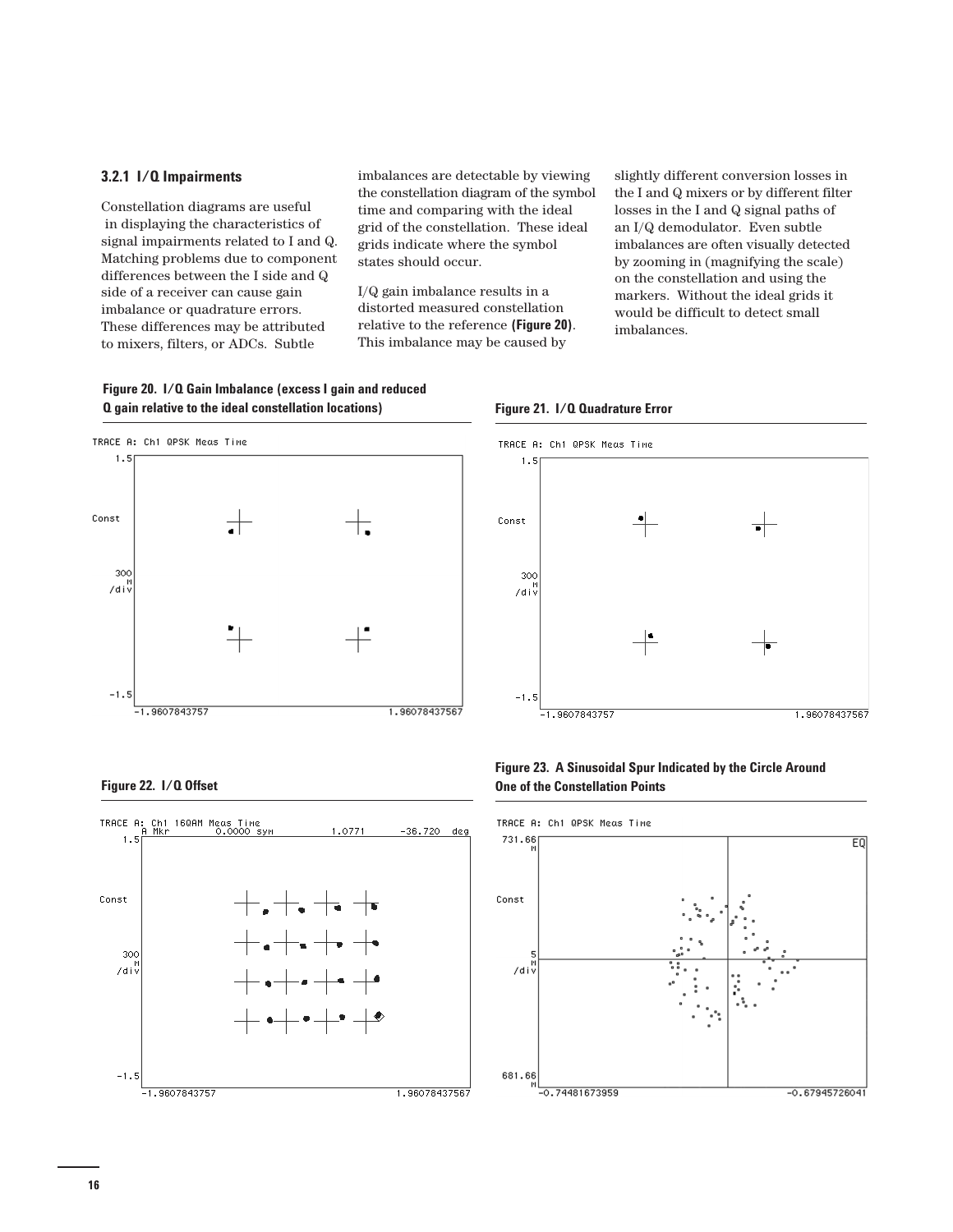I/Q quadrature errors result in a tipped or skewed constellation **(Figure 21)**. Quadrature errors are caused by a phase shift other than 90° between the I and Q paths. Different group delays in the baseband I and Q filters also create quadrature errors. This distortion of the constellation increases the possibility of errors in the interpretation of the received symbols and will increase the Error Vector Magnitude (EVM).

I/Q offsets are shifts in the origin of the I/Q constellation and can occur when DC offsets are introduced by rounding errors in the DSP or by LO feedthrough in the transmitter **(Figure 22)**.

### **3.2.2 Interfering Tone or Spur**

An interfering signal can cause the amplitude and phase of the transmitted signal to be different each time the signal passes through the same state. This will result in a spread at the symbol locations in the constellation diagram **(Figure 23).** Random smearing of the points indicates noise, but a circling of the symbols around the constellation states indicates there may be a spur or interfering tone.

The radius of the circle is proportional to the amplitude of the interfering signal, but this display format contains no information about the interfering frequency, which may be the key to identifying the cause.

The presence of spurs on a modulated signal may be difficult to determine on a constellation display or through spectrum analysis. An alternative parameter can be used to check signal quality: EVM. A description of EVM and how it relates to the BER can be found in the Appendix. The magnitude of the error vector versus time graph may hint that the error observed is sinusoidal in nature, but what is really needed is a method to determine the frequency of the spur.

The error vector spectrum can indicate the frequency of spurious signals that cannot be observed on traditional spectrum analyzers or on a constellation display. In **Figure 24**, a spur offset from the carrier by approximately 47 kHz is detected at the output of the IF filter. This spur was most likely caused by an in-band CW signal undetectable by traditional spectrum analysis **(Figure 25)**. This in-band CW interferer could be a harmonic of the

processor clock, an intermodulation product, or an internally generated spur. This interfering tone could cause the receiver to fail many of the performance verification tests.

#### **3.2.3 Incorrect Symbol Rate**

The symbol clock of a digital radio dictates the sampling rate of the baseband I and Q waveforms required to accurately interpret the symbols and recover the digital data at the receiver. In the transmitter, the symbol rate dictates the creation of the baseband I and Q waveforms to properly put the valid states in the correct locations, ensuring proper encoding of the digital data. It is imperative that the transmitter and receiver have the same symbol rate to be compatible.

An internal clock generator determines the symbol rate of a system. This generator must be set correctly. Symbol rate errors often occur when the wrong crystal frequency is used (for example, if two numbers have been accidentally switched in the frequency specification). If no problem exists with the crystal, the receiver is having a synchronization problem. Either the receiver is not properly

#### **Figure 24. Error Vector Spectrum Reveals Spur** Figure 25. Signal Spectrum Conceals Spur





**17**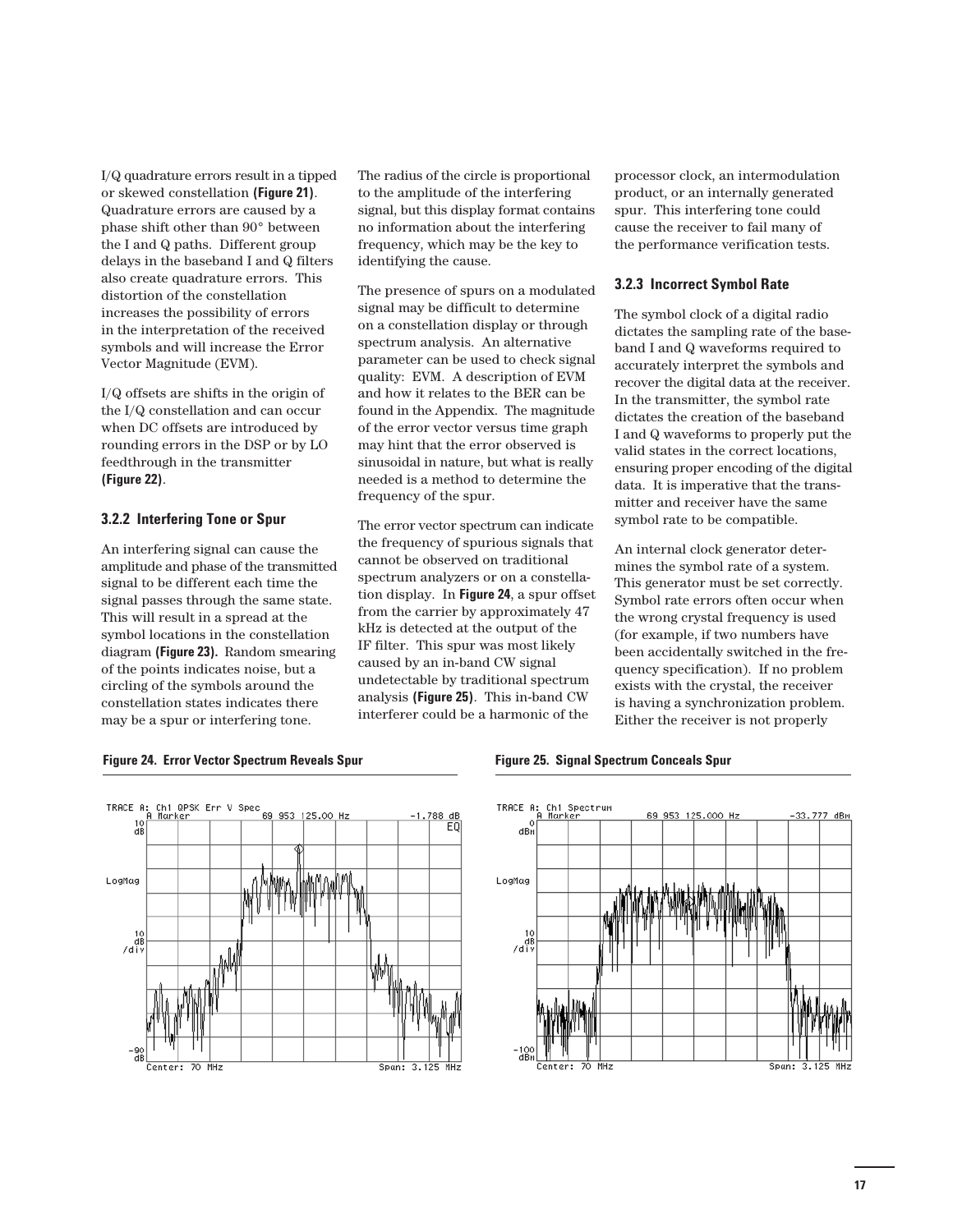recovering the carrier frequency, or the receiver is not achieving symbol lock. To recover the proper carrier frequency, the receiver must lock onto the phase of the carrier. To accurately extract the symbols from the carrier, the receiver must also determine when symbol transitions occur. A timing recovery loop provides the mechanism for the receiver to achieve the necessary symbol lock. When the receiver does not achieve proper phase lock and/or proper symbol lock, symbol rate errors occur. If you suspect an incorrect symbol rate and no problem exists with the crystal, verify proper operation of the carrier and timing recovery circuitry of the receiver.

#### **3.2.4 Baseband Filtering Problems**

Baseband filtering must be correctly implemented to provide the desired baseband frequency response and to avoid ISI as well as overshoot of the baseband signal in time. The alpha parameter in a raised-cosine filter

defines the shape of the filter in the frequency domain. A low alpha creates a sharp filter shape in the frequency domain, but also creates high overshoot in the time domain, which can be recognized on a vector diagram. It is important to verify that the receiver has the appropriate baseband frequency response and time characteristics for the specified alpha.

In cases where baseband filtering is shared between the transmitter and the receiver, the filters must be compatible and correctly implemented in each. The type of filter and the corresponding roll-off factor (alpha) are the key parameters that must be considered. For raised-cosine filters, an error in the selection of alpha may result in undesirable amplitude overshoot in the signal. It may also result in ISI. Incorrect filtering due to a wrong roll-off factor may affect the amount of interference from an adjacent channel signal. This could cause an otherwise good receiver to fail many of the performance verification tests.

To verify baseband filter performance, examine the vector constellation diagram for excessive overshoot of the signal trajectory between symbol states. The magnitude of the error vector versus time would be a good indicator of roll-off factor discrepancies. If the wrong roll-off factor is used, the magnitude of the error vector will be high between symbol points and low at the symbol points **(Figure 26)**.

The correct roll-off factor can be found by using different roll-off factors in the VSA while viewing the error vector time display. When the correct value is used, the magnitude of the error vector between symbol decision points will be approximately equal to the magnitude of the error vector at the decision points **(Figure 27)**. Furthermore, equalization can be applied to decrease the errors caused by baseband filtering problems.





**Figure 27. Vector Diagram and Magnitude of the Error Vector Versus Time for Correct Roll-off Factor**

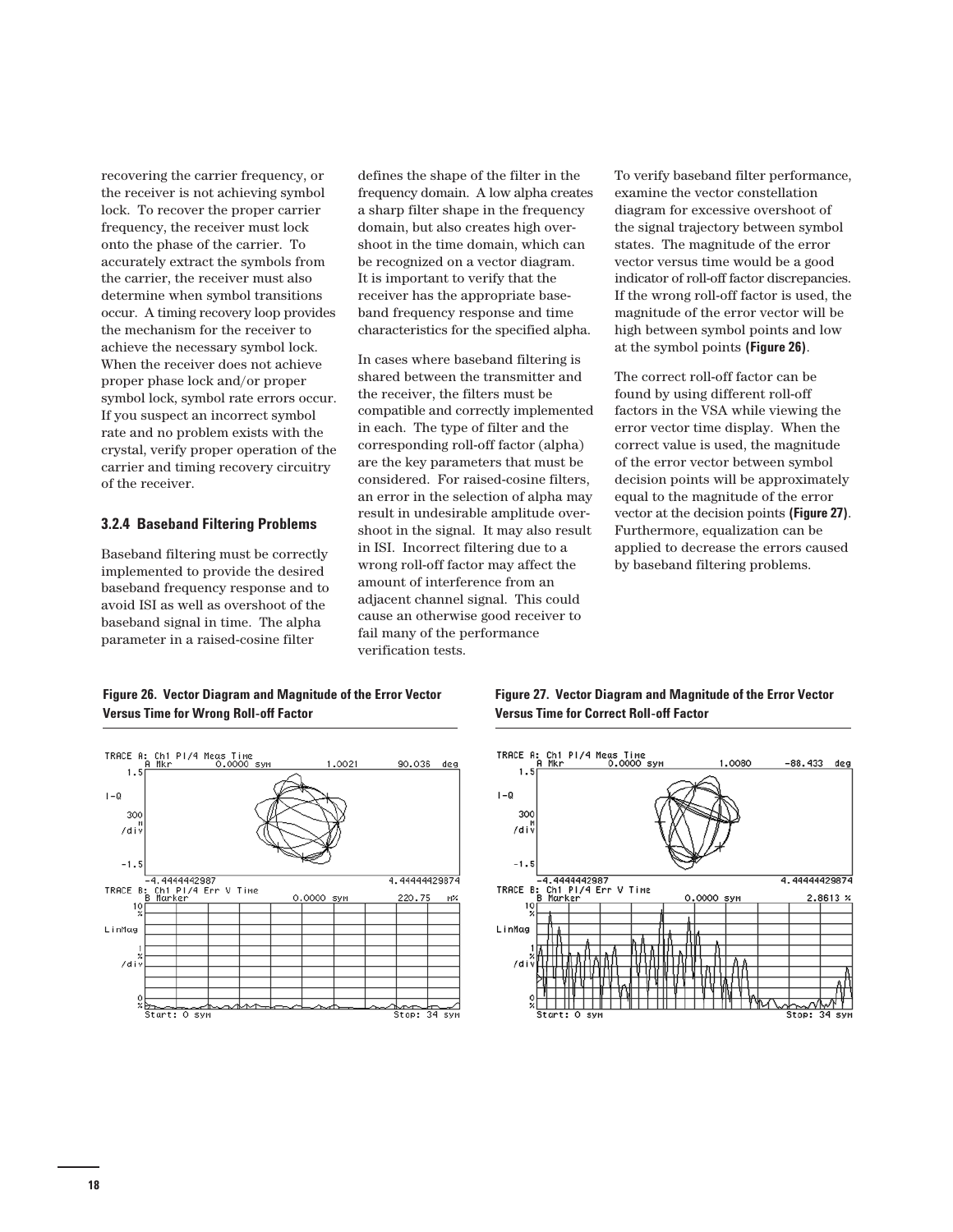#### **3.2.5 IF Filter Tilt or Ripple**

The IF filter attenuates out-of-channel interference. Errors in the design of this filter can affect the overall signal. IF filter problems include filter tilt or ripple in the frequency response and variations in group delay. Ideally, the filter should be flat across the frequency band of interest, and its group delay should be constant across the same frequency band. Filter tilt or ripple in the frequency response causes linear distortion in the signal. Improper matching of any component between the antenna and the IF filter also causes tilt or ripple. For example, mismatch between the preselecting filter and the LNA causes reflections that result in distortion of the overall frequency response of the receiver.

Filter tilt or ripple causes distortion on the demodulated baseband signal. This distortion is discernible in the constellation diagram. Also, the magnitude of the error vector will be higher than expected at the symbol points as well as during symbol transitions. Since the IF filter is the main contributor to the frequency response of the receiver, IF filter shape distortion is observed and analyzed by performing a frequency response measurement on the filter alone, as shown in **Figure 28**.

# **3.3 Table of Impairments Versus Parameters Affected**

**Table 2** shows the physical impairments encountered with digitally demodulated signals, and the parameters that these impairments affect.

The key to troubleshooting is to identify the impairments that could be causing signal degradation. Each of the different impairments uniquely affects the quality of a digitally demodulated signal. As the table indicates, the I/Q constellation is typically affected by physical impairments. Although the constellation diagram is a good indicator of problems, further analysis may be necessary to

isolate the source of the error. EVM is a powerful signal analysis tool that can be scrutinized to pinpoint sources of interference in receiver tests. Frequency response and group delay measurements prove effective in the detection of filtering problems. Phase error analysis can detect sources of unwanted phase noise.

Strategic use of these analysis tools will enhance your ability to track down sources of error in your digital radio receiver designs. The ability to quickly locate design problems can greatly reduce product development and test verification times, and facilitate the type approval of receiver designs.

## **Table 2. Impairments Versus Parameters Affected**

| <b>Physical Impairments</b>  | <b>Parameters Affected</b>                                                                                      |
|------------------------------|-----------------------------------------------------------------------------------------------------------------|
| I/Q Gain Imbalance           | I/Q Constellation (Figure 20)                                                                                   |
| I/O Quadrature Errors        | I/Q Constellation (Figure 21), Average EVM, Magnitude of the Error<br>Vector versus Time, Error Vector Spectrum |
| I/Q Offsets                  | I/Q Constellation (Figure 22)                                                                                   |
| Interfering Tone or Spur     | I/Q Constellation (Figure 23), Average EVM, Error Vector Spectrum<br>(Figure 24)                                |
| <b>Incorrect Symbol Rate</b> | I/Q Constellation, Phase Error                                                                                  |
| Baseband Filtering Problems  | I/Q Constellation, Average EVM, Magnitude of the Error Vector versus<br>Time (Figures 26 and 27)                |
| IF Filter Tilt or Ripple     | I/Q Constellation, Magnitude of the Error Vector versus Time,<br>Frequency Response (Figure 28), Group Delay    |

#### **Figure 28. Undesired Tilt and Ripple in the IF Filter**

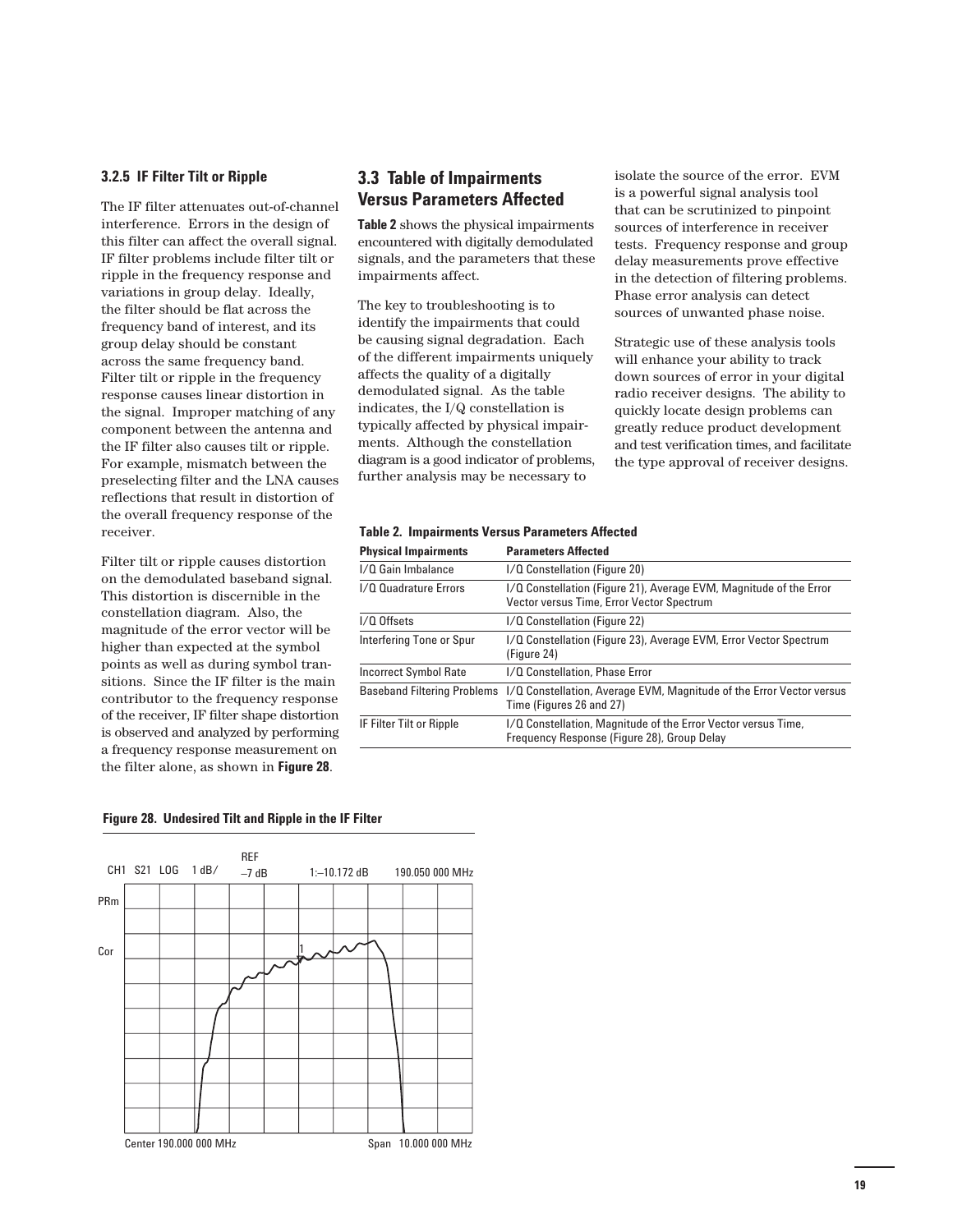# **4. Summary**

Digital RF communications receivers are challenging to design, test, and troubleshoot. Two digital radio receiver designs were discussed in this application note: I/Q demodulator and sampled IF. Receivers must meet strict conformance standards. Common in-channel and out-ofchannel tests verify that receiver designs meet these standards. To reduce measurement errors, best practices should be followed, with an awareness of measurement caveats. A basic troubleshooting procedure helps to isolate design problems. Application of these testing and troubleshooting techniques can reduce product cycle times and increase confidence in proper operation after the receiver is manufactured and put into use.

# **5. Appendix: From Bit Error Rate (BER) to Error Vector Magnitude (EVM)**

BER is the best measurement to verify receiver performance, but BER testing is not always possible in the subsystems of a digital radio receiver. Also, BER can indicate a problem exists, but it may not help identify the source of the problem. An alternative to BER testing is to examine the quality of a demodulated signal. The most widely used modulation quality metric in digital RF communications systems is the EVM. EVM provides a way to quantify the errors in digital demodulation and is sensitive to any signal impairment that affects the magnitude and phase trajectory of a demodulated signal.

As shown in **Figure 29**, the error vector is the vector difference between the reference signal and the measured signal. The error vector is a complex quantity that contains a magnitude and phase component. Expressed another way, the error vector is the residual noise and distortion remaining after an ideal version of the signal

has been stripped away. EVM is the root-mean-square (rms) value of the error vector over time at the instants of the symbol clock transitions. By convention, EVM is usually normalized to the outermost symbol magnitude at the symbol times and expressed as a percentage:

EVM = (rms error vector / outermost symbol magnitude) x 100%

The error vector information of the trajectory between the points (viewable in the magnitude of the error vector versus time display of the Agilent 89441A VSA) helps you troubleshoot baseband filtering problems in your receiver design (see section 3.2.4). Also, the spectrum of the error vector can help you locate sources of interference (see section 3.2.2). The magnitude error and phase error between the two vectors provide a way to view unwanted phase and amplitude modulation that may occur in your receiver.



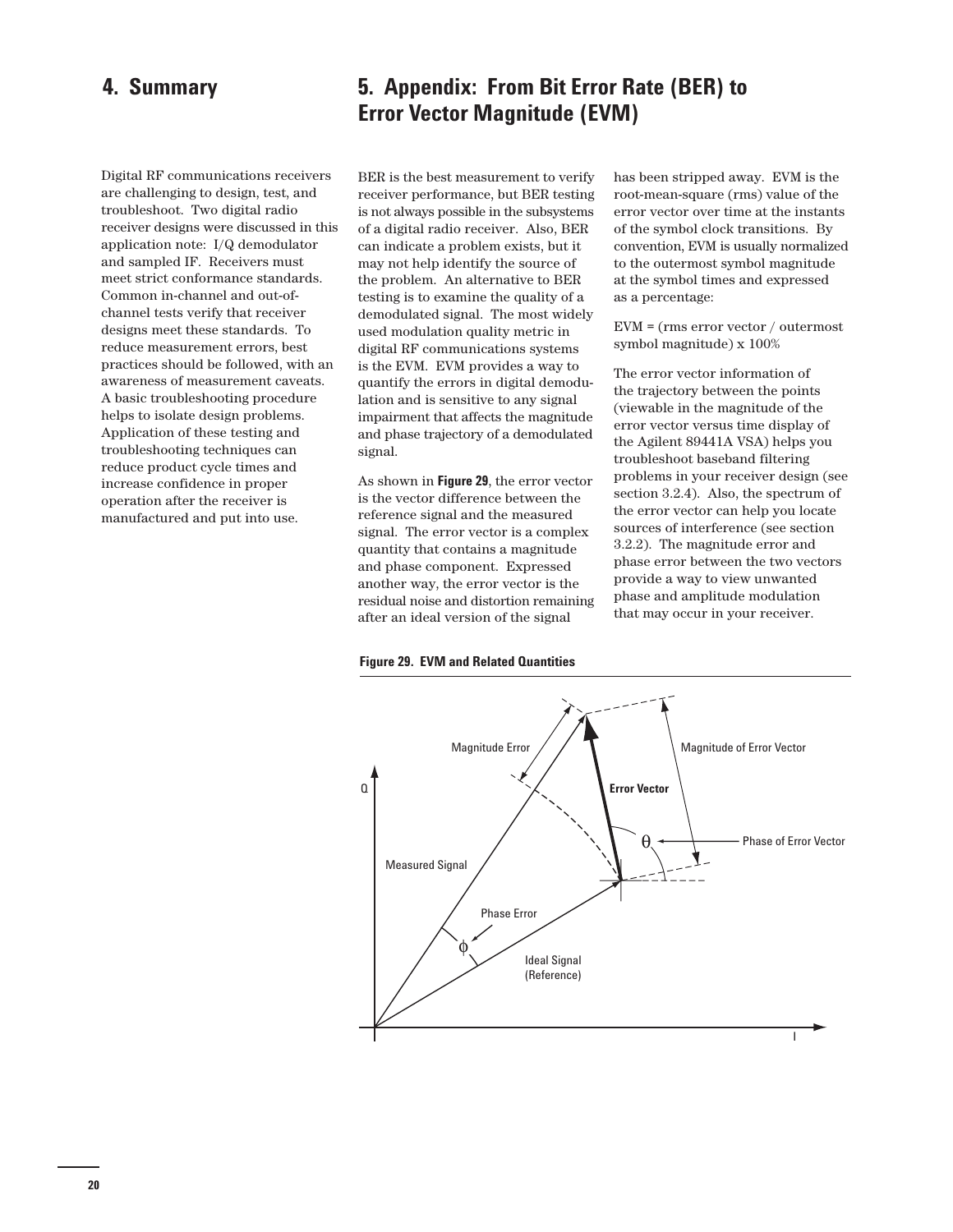EVM may also be normalized to the square root of the average symbol power. In this way, EVM can be related to the SNR:

SNR = –20 \* log (EVM / 100%)

The importance of the above equation is that it relates EVM to BER through the SNR.

Many textbooks have standard curves that relate BER to SNR, as in **Figure 30** *(Ref. 8, pg. 23)*. Generally, these curves assume that the noise is Additive White Gaussian Noise (AWGN) with a finite peak-to-average ratio, or crest factor. The assumptions made in generating textbook plots of BER versus SNR will not necessarily apply to a particular receiver. The noise in a receiver under test, for example, may not be AWGN but may instead have a strong spectral component. In addition, the steep slope of BER curves makes BER estimations from measured SNR (or EVM) more prone to error. However, EVM provides an

easily measured figure-of-merit that can be used to monitor design changes, locate design problems and, when baselined against a BER measurement, indicate the likelihood that a design will meet the required specifications. Hence, the connection of BER to EVM is through the SNR, the more general indicator of likely signal quality **(Figure 31)**.

Measurements of EVM and related quantities can provide powerful insight into the performance of a digital radio receiver. When properly applied, these signal quality measurements can pinpoint sources of error by identifying the exact type of degradation in a signal. For more detail on using EVM measurements to analyze and troubleshoot vectormodulated signals see *(Ref. 4 and Ref. 5, pg. 23)*.



#### **Figure 31. SNR Versus EVM for Crest Factor of 1.4 Figure 30. Probability of Error Versus SNR**

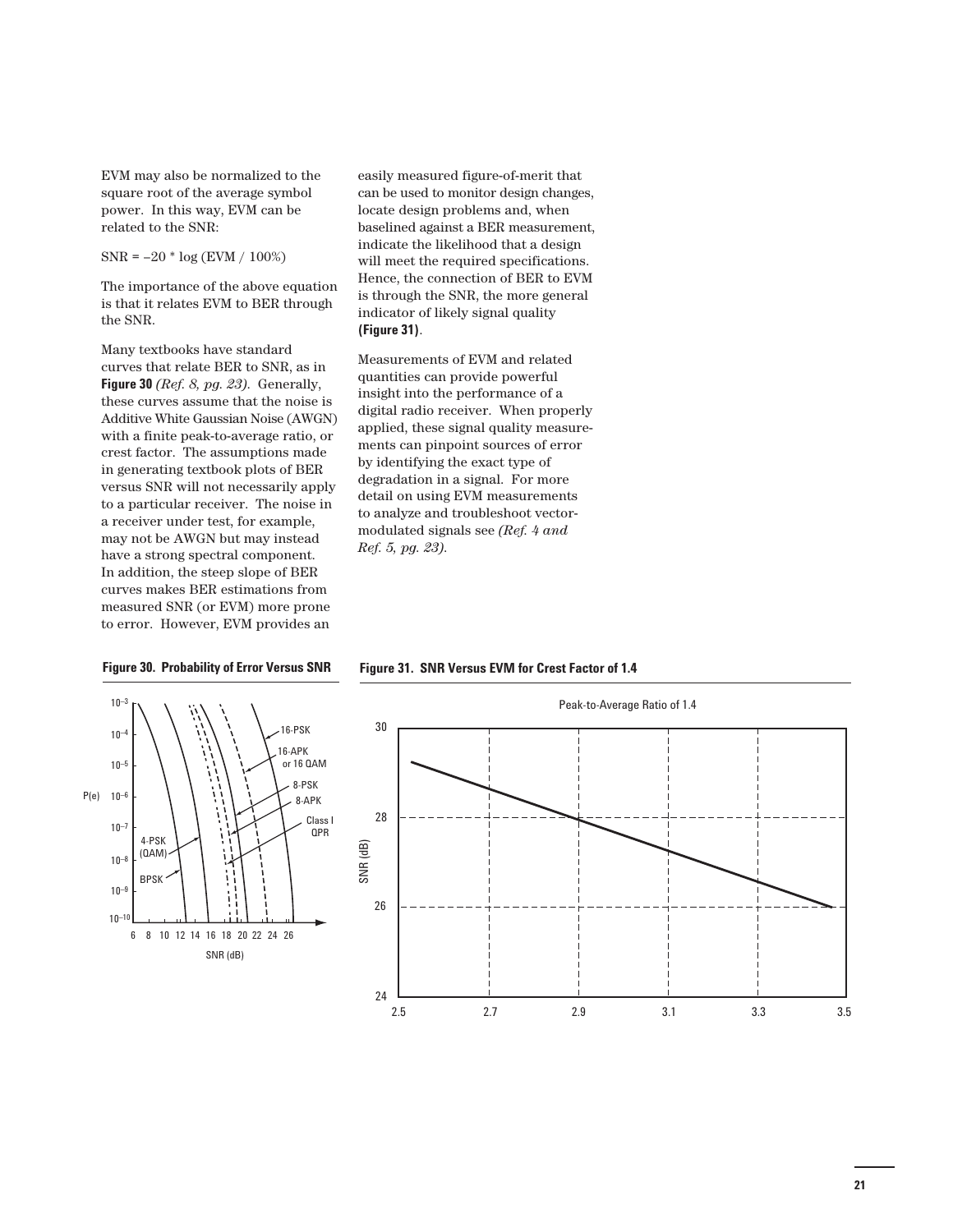# **6. Symbols and Acronyms**

| $\alpha$                  | Alpha (roll-off factor) of a                              | IC          | <b>Integrated Circuit</b>                 |  |
|---------------------------|-----------------------------------------------------------|-------------|-------------------------------------------|--|
|                           | Nyquist filter                                            | IF          | <b>Intermediate Frequency</b>             |  |
| ACP                       | Adjacent Channel Power                                    | ISI         | Inter-Symbol Interference                 |  |
| <b>ADC</b>                | Analog-to-Digital Converter                               | <b>ITU</b>  | International<br>Telecommunications Union |  |
| AGC                       | Automatic Gain Control                                    |             |                                           |  |
| ALC                       | Automatic Level Control                                   | LNA         | Low-Noise Amplifier                       |  |
| ASIC                      | Application-Specific<br><b>Integrated Circuit</b>         | LO          | Local Oscillator                          |  |
| <b>AWGN</b>               | Additive White Gaussian                                   | <b>NADC</b> | North American Digital<br>Cellular        |  |
|                           | <b>Noise</b>                                              | <b>PDC</b>  | Pacific Digital Cellular                  |  |
| <b>BER</b><br><b>BERT</b> | <b>Bit Error Rate</b><br><b>Bit Error Rate Tester</b>     | <b>PHS</b>  | Personal Handyphone<br>System             |  |
| BT                        | Bandwidth-Time product<br>(roll-off factor) of a Gaussian | <b>PRBS</b> | Pseudo-Random Binary<br>Sequence          |  |
|                           | filter                                                    | Q           | Quadrature-phase                          |  |
| CDMA                      | Code Division Multiple<br>Access                          | RBER        | Residual Bit Error Rate                   |  |
| $\rm CW$                  | Continuous Wave                                           | $_{\rm RF}$ | Radio Frequency                           |  |
| <b>DDC</b>                | Digital Down Converter                                    | <b>SMR</b>  | Specialized Mobile Radio                  |  |
| <b>DSP</b>                | Digital Signal Processor                                  | <b>SAW</b>  | Surface Acoustic Wave                     |  |
| <b>DUT</b>                | Device Under Test                                         | SNR.        | Signal-to-Noise Ratio                     |  |
| ETSI                      | European<br>Telecommunications                            | TDMA        | Time Division Multiple<br>Access          |  |
|                           | <b>Standard Institute</b>                                 | TIA         | Telecommunications                        |  |
| <b>EVM</b>                | Error Vector Magnitude                                    |             | <b>Industry Association</b>               |  |
| <b>FER</b>                | <b>Frame Erasure Rate</b>                                 | TOI         | Third-Order Intercept                     |  |
| <b>FFT</b>                | <b>Fast Fourier Transform</b>                             | UUT         | Unit Under Test                           |  |
| <b>GSM</b>                | Global System for Mobile                                  | <b>VNA</b>  | Vector Network Analyzer                   |  |
|                           | Communications                                            | <b>VSA</b>  | Vector Signal Analyzer                    |  |
| I                         | In-phase                                                  |             |                                           |  |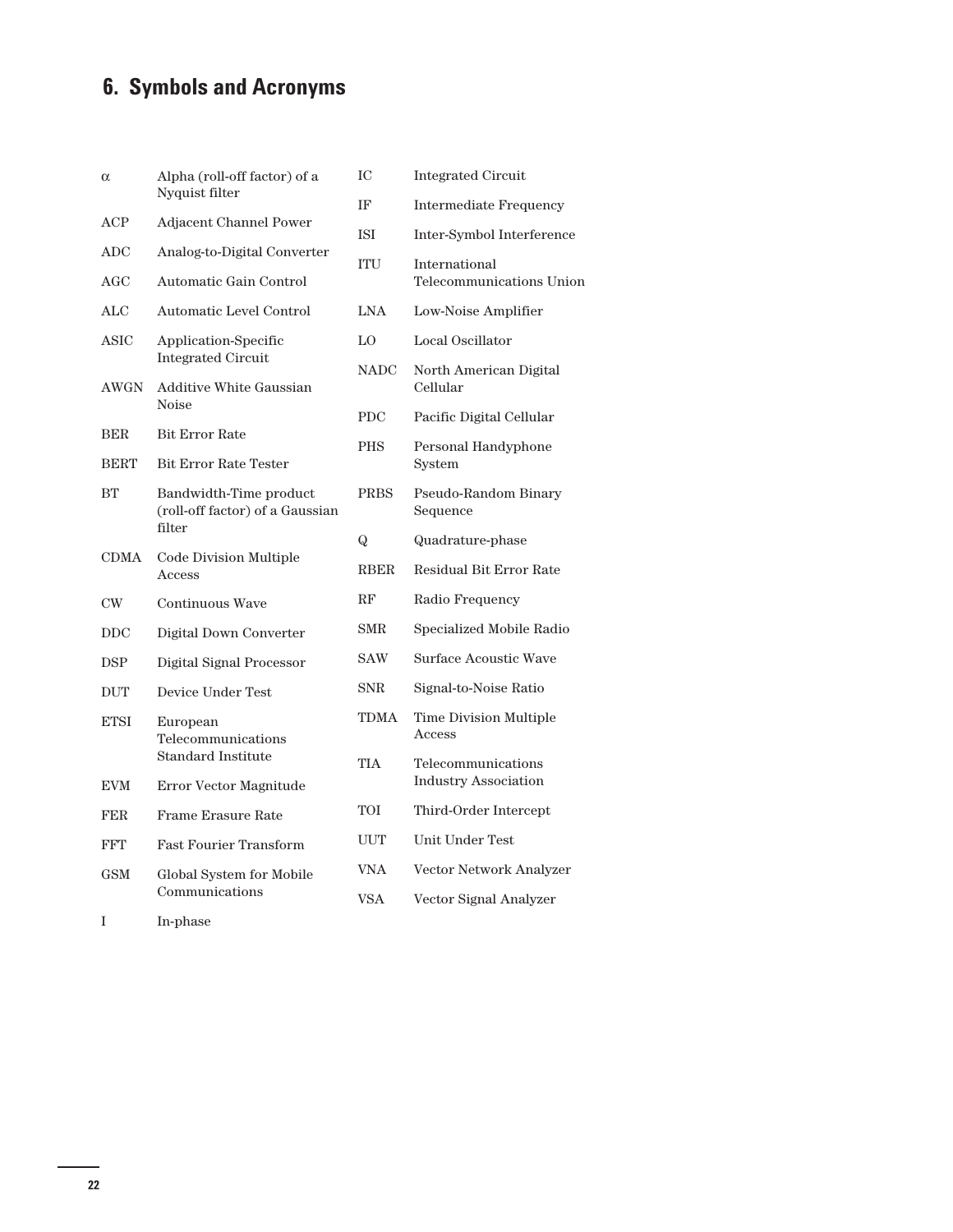# **7. References**

- 1 *Testing and Troubleshooting Digital RF Communications Transmitter Designs,* Agilent Application Note 1313, literature # 5968-3578E.
- 2 *Digital Modulation in Communications Systems— An Introduction,* Agilent Application Note 1298, literature # 5965-7160E.
- 3 *Measuring Bit Error Rate using the Agilent ESG-D Series RF Signal Generators Option UN7,* literature # 5966-4098E.
- 4 *Using Vector Modulation Analysis in the Integration, Troubleshooting, and Design of Digital RF Communications Systems,* Agilent Product Note 89400-8, literature # 5091-8687E.
- 5 *Ten Steps to a Perfect Digital Demodulation Measurement,* Agilent Product Note 89400-14A, literature # 5966-0444E.
- 6 *Fundamentals of RF and Microwave Noise Figure Measurements,* Agilent Application Note 57-1, literature # 5952-8255E.
- 7 *Measuring Third-Order Intermodulation, N dB Bandwidth, and Percent AM with Built-in Functions,* Agilent Product Note 8590-8, literature # 5091-4052E.
- 8 K. Feher, *Digital Communications,* Prentice Hall 1981: Englewood Cliffs, New Jersey.
- 9 Theodore S. Rappaport, *Wireless Communications: Principles and Practices,* Prentice Hall 1996: Upper Saddle River, New Jersey.
- 10 Bernard Sklar, *Rayleigh Fading Channels in Mobile Digital Communication Systems Part I: Characterization,* IEEE Communications Magazine, July 1997, Vol. 35 No. 7.
- 11 Robert H. Walden, *Performance Trends for Analog-to-Digital Converters,* IEEE Communications Magazine, February 1999, Vol. 37 No. 2.